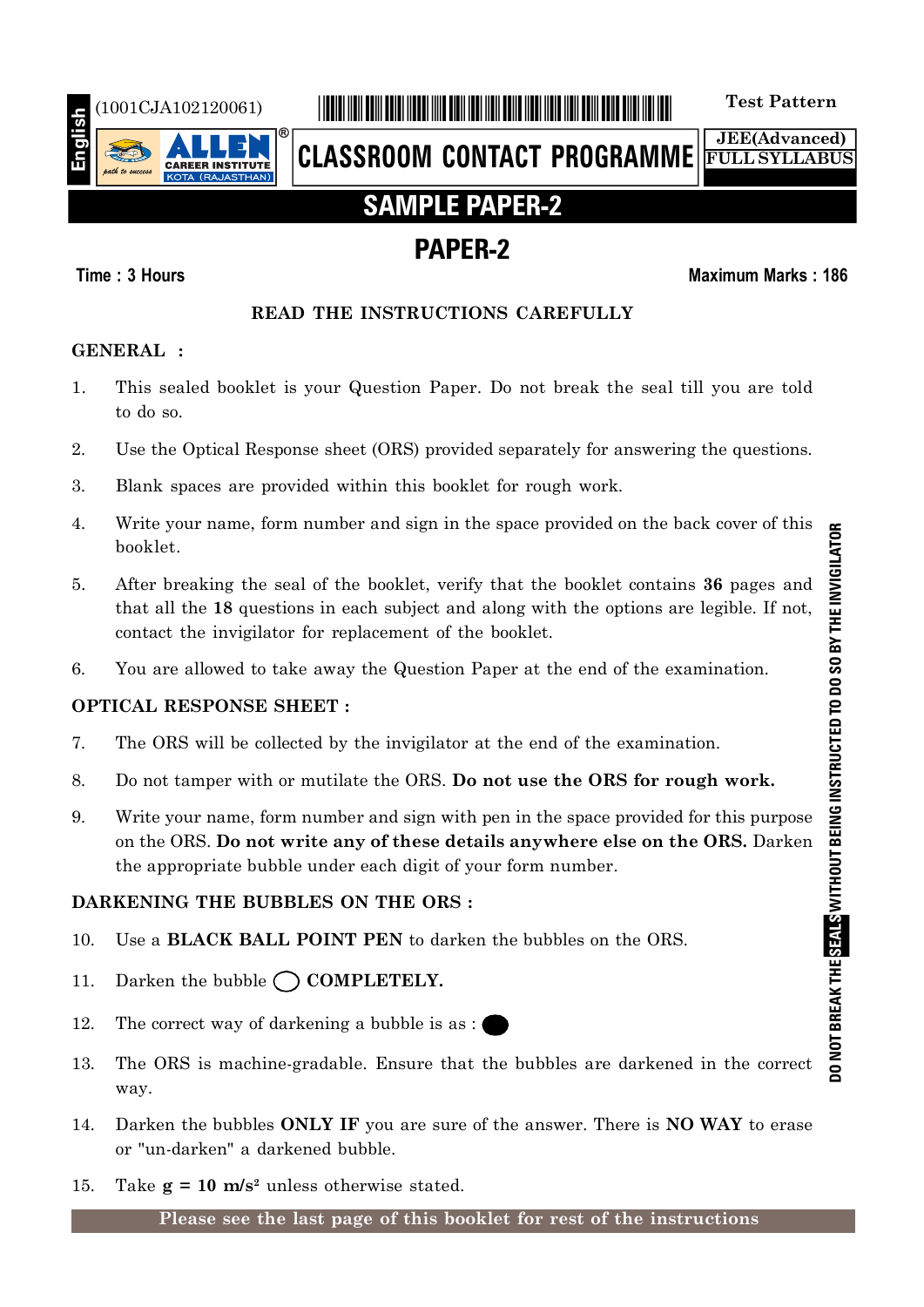ALLEN.

|                          | <b>SOME USEFUL CONSTANTS</b>                  |                                                                                               |
|--------------------------|-----------------------------------------------|-----------------------------------------------------------------------------------------------|
| Atomic No. :             |                                               | $H = 1$ , $B = 5$ , $C = 6$ , $N = 7$ , $O = 8$ , $F = 9$ , $Al = 13$ , $P = 15$ , $S = 16$ , |
|                          | $Cl = 17$ , $Br = 35$ , $Xe = 54$ , $Ce = 58$ |                                                                                               |
| Atomic masses :          |                                               | $H = 1$ , Li = 7, B = 11, C = 12, N = 14, O = 16, F = 19, Na = 23, Mg = 24,                   |
|                          |                                               | Al = 27, P = 31, S = 32, Cl = 35.5, Ca=40, Fe = 56, Br = 80, I = 127,                         |
|                          | $Xe = 131$ , Ba=137, Ce = 140,                |                                                                                               |
| Boltzmann constant       |                                               | $k = 1.38 \times 10^{-23} \text{ J} \text{K}^{-1}$                                            |
| Coulomb's law constant   |                                               | $\frac{1}{4\pi\epsilon_0}$ = 9 × 10 <sup>9</sup>                                              |
|                          | Universal gravitational constant              | $G = 6.67259 \times 10^{-11} \text{ N} - \text{m}^2 \text{ kg}^{-2}$                          |
| Speed of light in vacuum |                                               | $c = 3 \times 10^8 \text{ ms}^{-1}$                                                           |
|                          | Stefan-Boltzmann constant                     | $\sigma = 5.67 \times 10^{-8}$ Wm <sup>-2</sup> -K <sup>-4</sup>                              |
|                          | Wien's displacement law constant              | $b = 2.89 \times 10^{-3} \text{ m-K}$                                                         |
| Permeability of vacuum   |                                               | $\mu_0 = 4\pi \times 10^{-7} \text{ NA}^{-2}$                                                 |
| Permittivity of vacuum   |                                               | $\epsilon_0 = \frac{1}{\mu_0 c^2}$                                                            |
| <b>Planck constant</b>   |                                               | $h = 6.63 \times 10^{-34}$ J-s                                                                |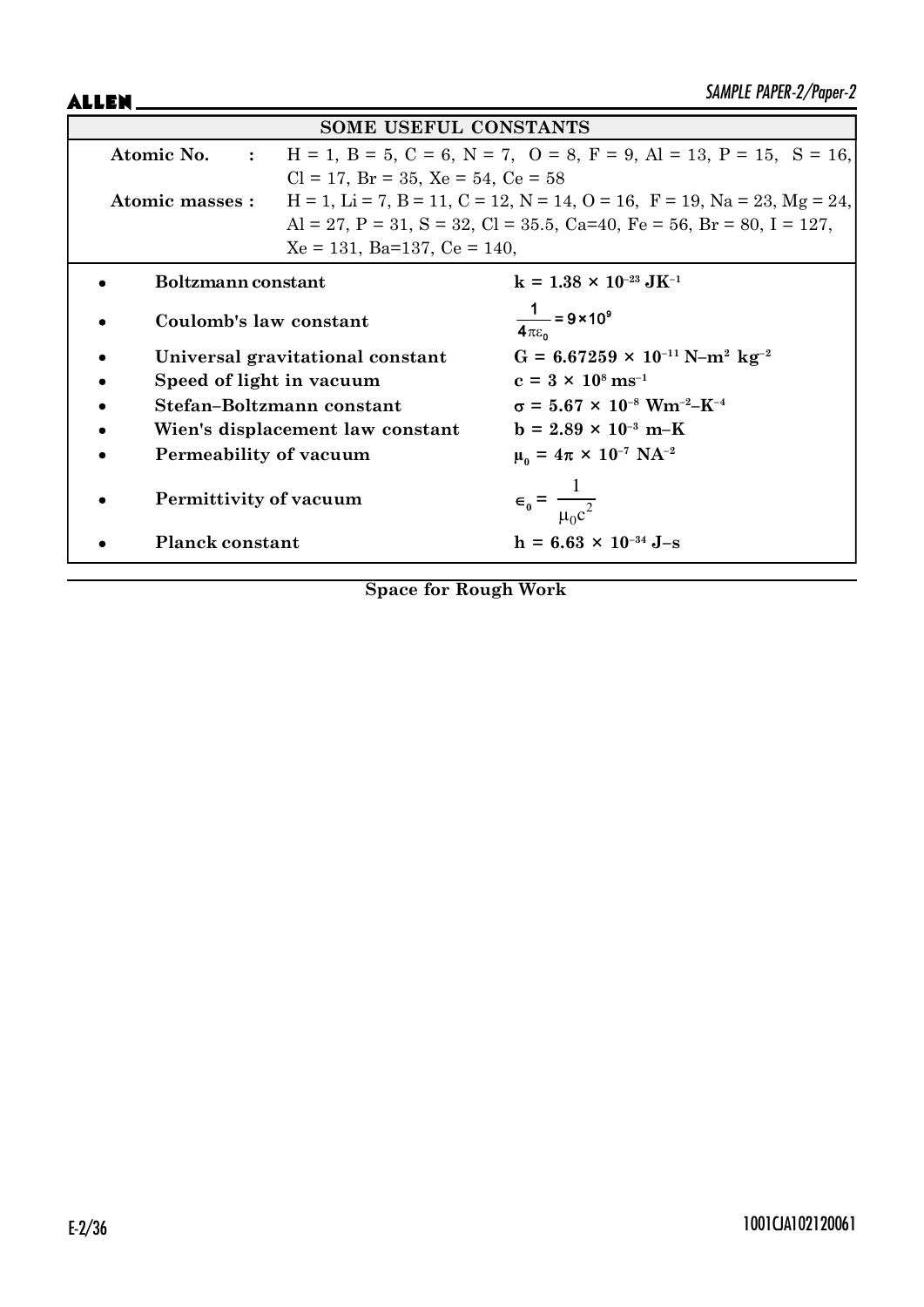**HAVE CONTROL** o **HAVE PATIENCE** o **HAVE CONFIDENCE 100% SUCCESS**

# **BEWARE OF NEGATIVE MARKING**

### **PART-1 : PHYSICS**

### **SECTION-I(i) : (Maximum Marks: 32)**

- This section contains **EIGHT** questions.
- Each question has **FOUR** options for correct answer(s). **ONE OR MORE THAN ONE** of these four option(s) is (are) correct option(s).
- For each question, choose the correct option(s) to answer the question.
- Answer to each question will be evaluated according to the following marking scheme: *Full Marks* : +4 If only (all) the correct option(s) is (are) chosen.
	- *Partial Marks* : +3 If all the four options are correct but ONLY three options are chosen.

*Partial Marks* : +2 If three or more options are correct but ONLY two options are chosen, both of which are correct options.

*Partial Marks* : +1 If two or more options are correct but ONLY one option is chosen and it is a correct option.

*Zero Marks* : 0 If none of the options is chosen (i.e. the question is unanswered). *Negative Marks* : –1 In all other cases.

z **For Example :** If first, third and fourth are the **ONLY** three correct options for a question with second option being an incorrect option; selecting only all the three correct options will result in +4 marks. Selecting only two of the three correct options (e.g. the first and fourth options), without selecting any incorrect option (second option in this case), will result in  $+2$  marks. Selecting only one of the three correct options (either first or third or fourth option), without selecting any incorrect option (second option in this case), will result in +1 marks. Selecting any incorrect option(s) (second option in this case), with or without selection of any correct option(s) will result in  $-1$  marks.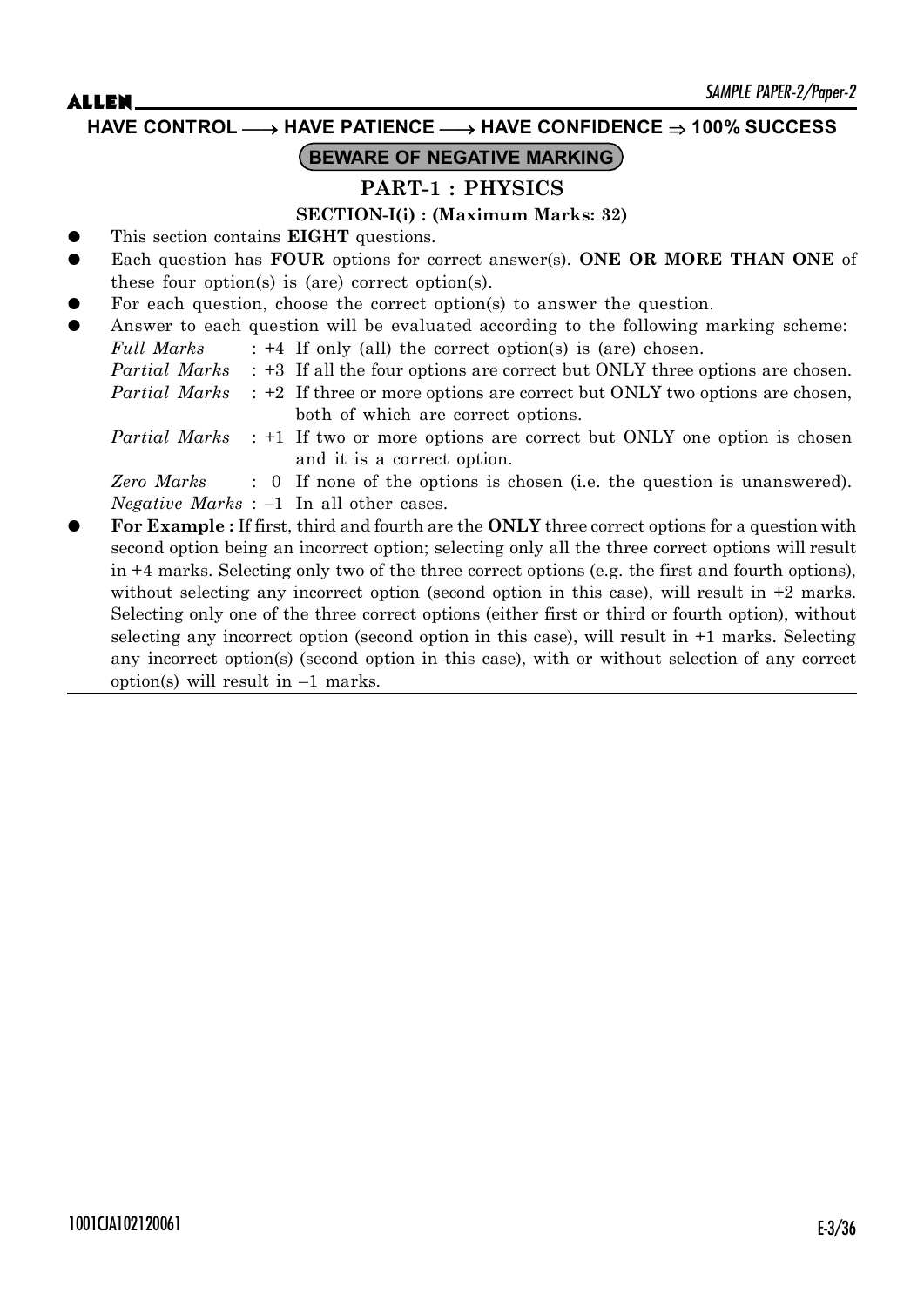**1.** A small dipole of dipole moment  $\vec{P}_2$  of mass m is suspended vertically by a string of length  $\ell$ . A small dipole of dipole moment  $\vec{\bm{\mathsf{P}}}_1$  is now brought towards  $\vec{\bm{\mathsf{P}}}_2$  from inifinity so that the  $\bm{\mathsf{P}}_2$  moves away and gravitational potential energy of diople  $P_1$  does not change. The final equilibrium position of the system including the direction of dipole, the angles and distance is shown in figure (where g is the acceleration due to gravity).

Choose the correct statement(s) :





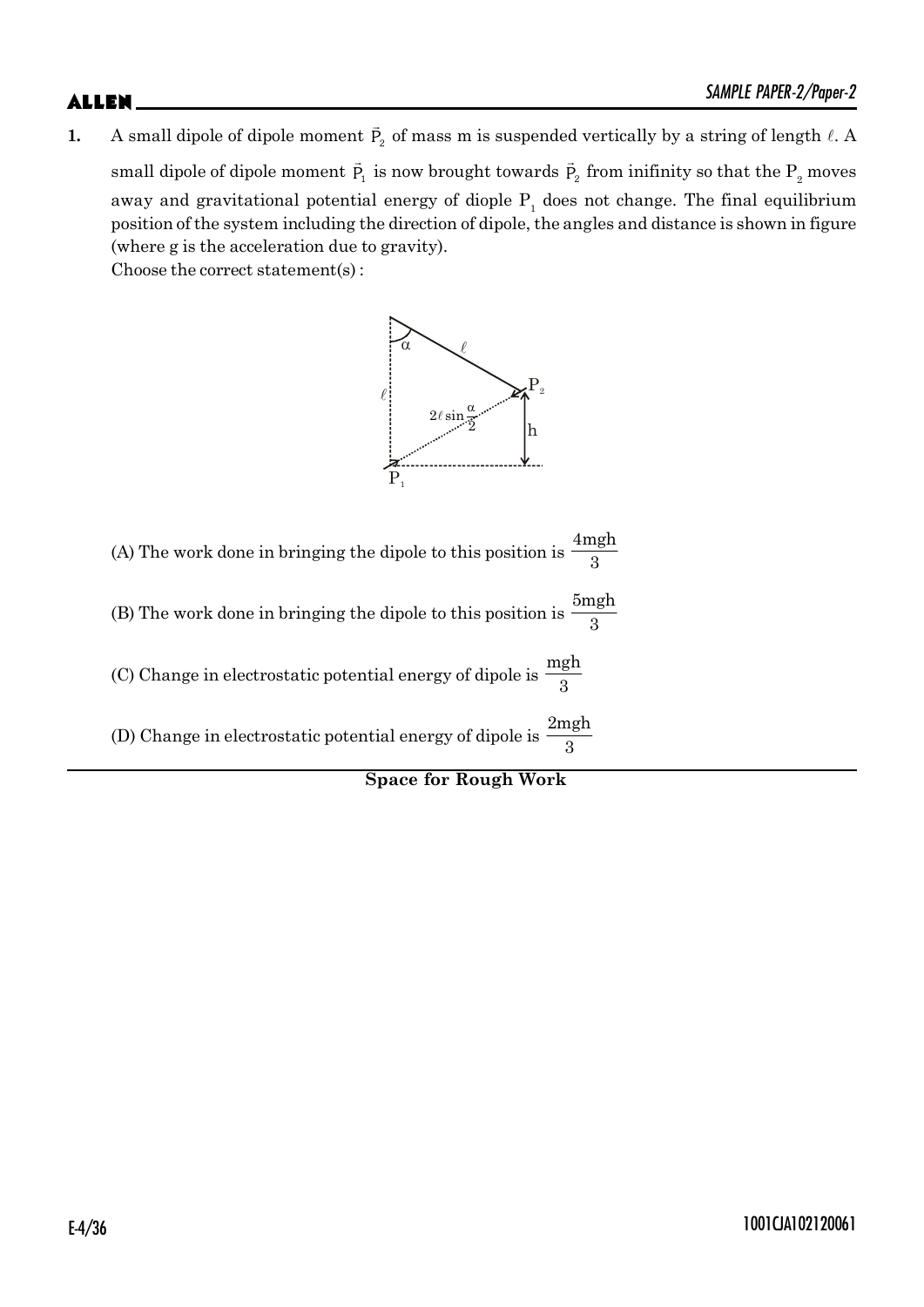**2.** A triangular rod frame ABC having equal mass 'M' of all three sides. Rod AB and BC are of length = L. Then the moment of inertia of triangular frame about :



- (A) An axis perpendicular to AB and passing through B and in the plane of triangle is  $\frac{2}{5}M\ell^2$  $\frac{1}{3}$ M $\ell$
- (B) An axis perpendicular to AB and passing through B and in the plane of triangle is  $\frac{3}{4}$ M $\ell^2$  $\frac{5}{4}$ M $\ell$
- (C) An axis perpendicular to AB and passing through A and in the plane of triangle is  $\frac{8}{9}$ M $\ell^2$  $\frac{5}{3}$ M $\ell$
- (D) An axis perpendicular to AB and passing through A and in the plane of triangle is  $\frac{10}{9}$ M $\ell^2$  $\frac{1}{3}$ M $\ell$
- **3.** The filament of a light bulb has surface area 64 mm<sup>2</sup> . The filament can be considered as a black body at temperature 2500 K emitting radiation like a point source. At night the light bulb is

observed from a distance of 10 m. Assume light detector to be circular with radius  $r = 10\sqrt{3}$  m. Then (Take  $\sigma$  = 5.67  $\times$  10<sup>-8</sup> Wm<sup>-2</sup>K<sup>4</sup>, Wien's displacement constant = 2.90  $\times$  10<sup>-3</sup> m-K, Planck' constant =  $6.63 \times 10^{-34}$  Js, speed of light in vacuum =  $3.00 \times 10^8$  m/s, assume detector absorbs all the radiation incident on it and point source (filament) lie on the axis of detector) :

- (A) Power radiated by the filament is in the range 642 W to 645 W
- (B) Radiated power entering into detector is in the range of 34.42 W tp 34.52 W.
- (C) The wavelength corresponding to the maximum intensity of light is 1160 nm.
- (D) Taking the average wavelength of emitted radiation to be 1740 nm, the total number of photons entering per second into detector is in the range  $3.1 \times 10^{20}$  to  $3.2 \times 10^{20}$ .

**Space for Rough Work**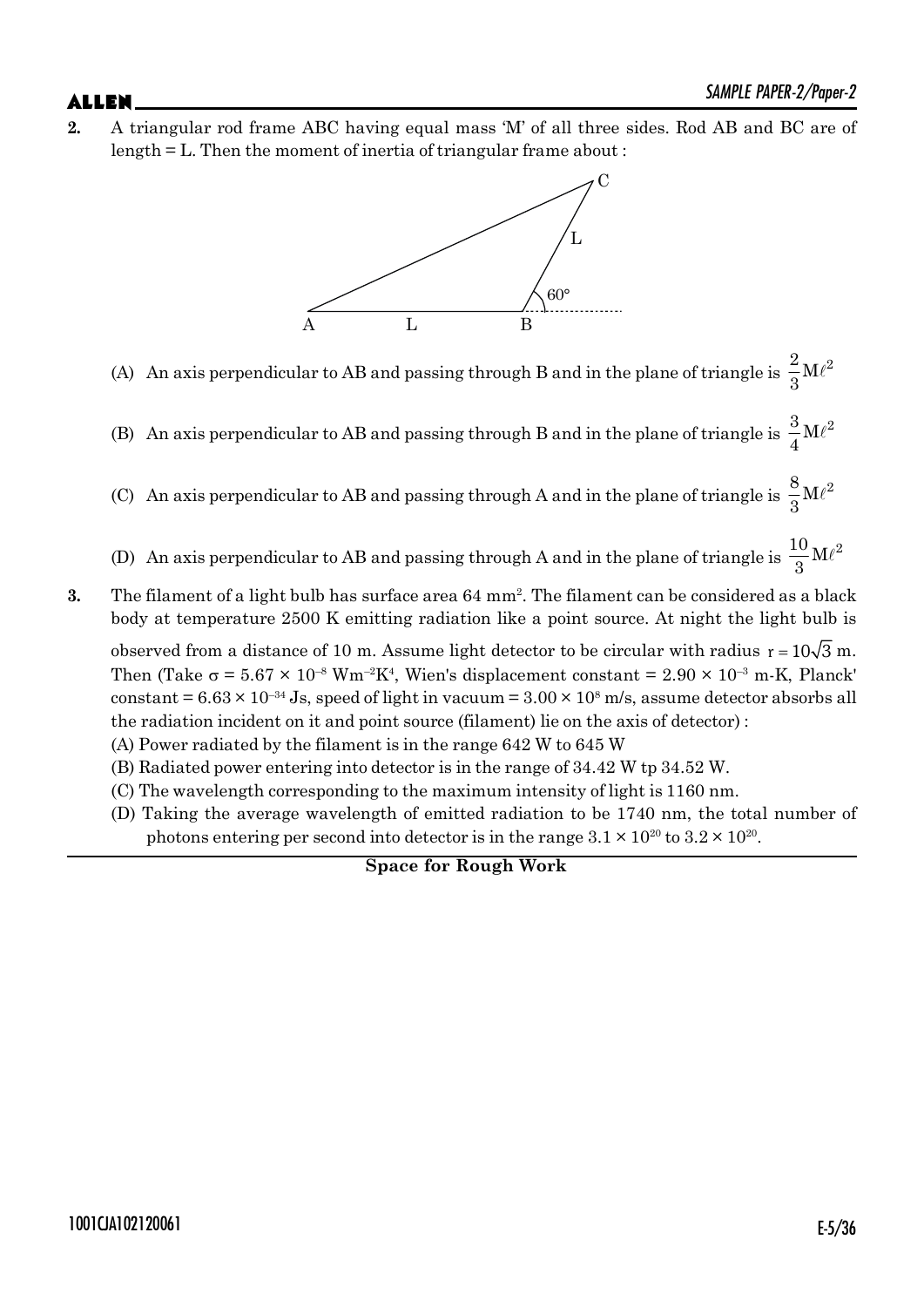# $\mathsf{ALLEN}$   $\blacksquare$

**4.** A point particle of mass m moving on circular orbit under the action of constant force (in magnitude) = F always towards origin. If energies are calculated by using Bohr's model and  $R_h$ ,  $\upsilon_n$  and  $E_n$  are the radius of n<sup>th</sup> orbit, speed in n<sup>th</sup> orbit and energy associated in n<sup>th</sup> orbit,  $(h =$ plank constant) then

$$
(A) \frac{R_{\text{g}^{th}}}{R_{\text{1}^{st}}} = 4
$$

- (B) th st 8 1 4  $\upsilon$  $=$  $\upsilon$
- (C) Total energy of particle increases by  $2\mathbf{F}^2 \; |^{1/3}$ 2  $9|h^2F$  $2\vert\ 4\pi^2$ m  $\mid h^2F^2 \mid''$  $\left[\frac{n}{4\pi^2 m}\right]$  if particle moves from n = 1 to n = 8

(D) Total kinetic energy of particle increases by  $_2$   $\rm R^2$   $\rm l^{1/3}$ 2  $3\vert h^2F$  $2\vert\ 4\pi^2$ m  $\mid h^2F^2 \mid^{\omega}$  $\left[\frac{n+1}{4\pi^2m}\right]$  if particle moves from n = 1 to n = 8

**5.** In Young's double slit experiment a transparent sheet of thickness t and refractive index  $\mu$  is placed in front of one of the slits and the central fringe moves away from the central line. It was found that when temperature was raised by  $\Delta\theta$  the central fringe was back on the central line (at O). It is known that temperature coefficient of linear expansion of the material of the transparent sheet is  $\alpha$ . A young scientist modeled that the refractive index of the material changes with temperature as  $\Delta \mu = -\gamma \Delta \theta$ . Then [D and d are given and have usual meaning].



(A)  $\Delta\theta$  in terms of other given quantities is  $\frac{(\mu - 1)}{-(\mu - 1)\alpha}$  $\mu - 1$  $-(\mu - 1)\alpha + \gamma$ 

(B)  $\Delta\theta$  in terms of other given quantities is  $\frac{(\mu-1)}{(\mu-1)}$  $(\mu - 1)$  $\mu - 1$  $\mu - 1\alpha + \gamma$ 

(C) If setup is placed in medium other than air, then  $\Delta\theta$  will increase [If  $\Delta\theta$  is positive] (D) If setup is placed in medium other than air, then  $\Delta\theta$  will decrease [If  $\Delta\theta$  is positive]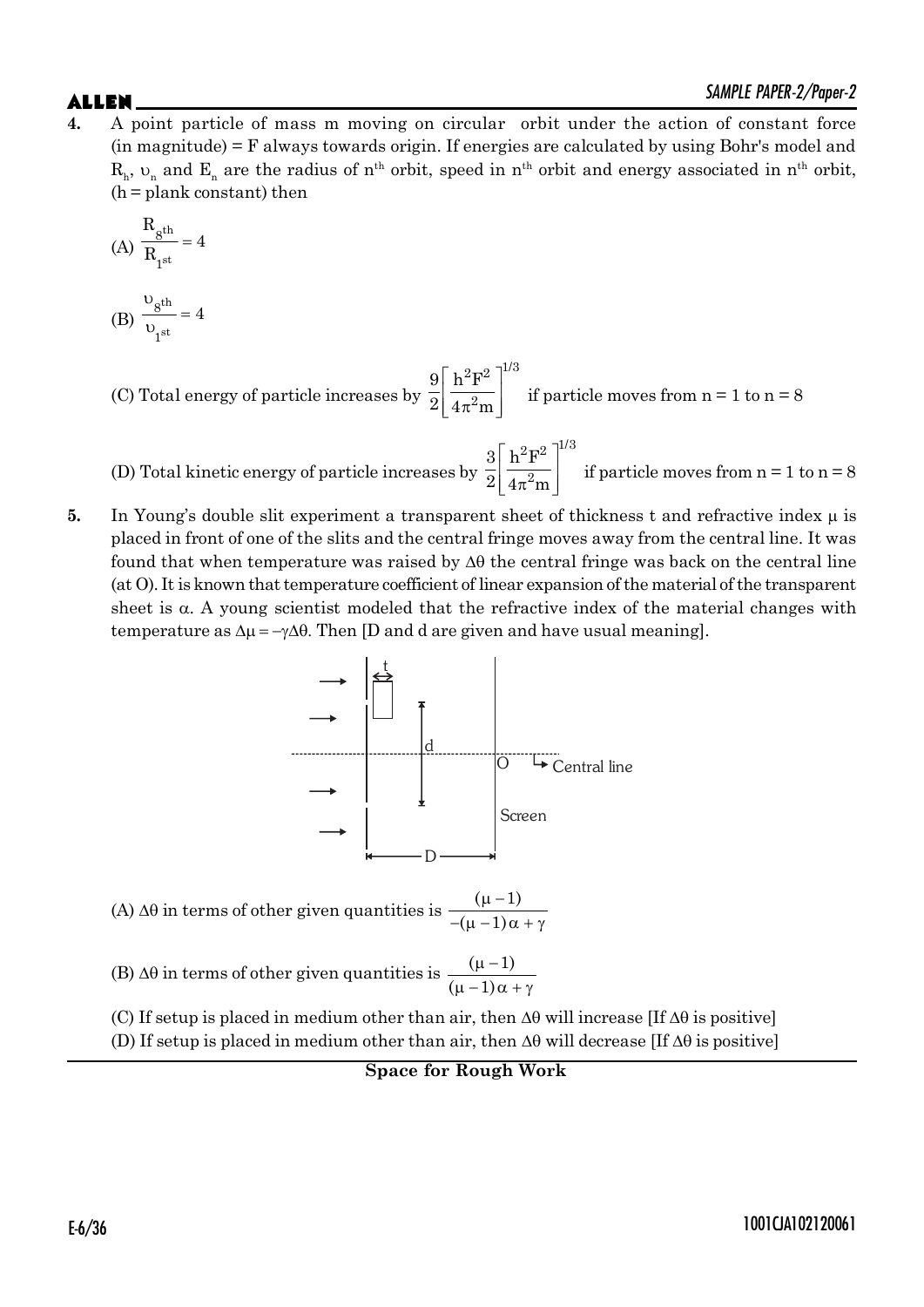**6.** A circuit consists of a permanent source of e.m.f. E, a resistor R and a capacitor C connected in series. The internal resistance of the source is negligibly small. At the moment  $t = 0$ , the capacitance of the capacitor was abruptly (jumpwise) decreased by a factor  $\eta$ . Then



(A) the current in the circuit as a function of time is  $\frac{(\eta-1)E}{D}e^{-\eta t/RC}$ R  $(\eta - 1)E_{\Omega}$ 

(B) the current in the circuit as a function of time is  $\frac{(\eta+1)E}{D}e^{-\eta t/RC}$ R  $(\eta + 1)E_{\Omega}$ <sup>- $\eta$ </sup>

(C) the current in the circuit just after the capacitance changes is  $(n-1)E$ R  $\overline{a}$ 

(D) the current in the circuit just after the capacitance changes is  $(n+1)E$ R  $^{+}$ 

**7.** Consider two particles A and B of masses m and 2m at rest in an inertial frame. Each of them are acted upon by net forces of equal magnitudes F in the positive x-direction for equal amounts of

time t. Momenta of the particles A and B in centre of mass frame are  $\overrightarrow{P_1}$  and  $\overrightarrow{P_2}$  respectively. Then

(A) 
$$
\vec{P}_1 = \frac{F}{3} t \hat{i}
$$
 (B)  $\vec{P}_1 = \frac{2F}{3} t \hat{i}$  (C)  $\vec{P}_2 = -\frac{F}{3} t \hat{i}$  (D)  $\vec{P}_2 = -\frac{2F}{3} t \hat{i}$ 

**8.** For a glass prism the plot of deviation (G) vs angle of incidence (i) is as shown. If the refractive index of the glass is  $\mu$  and value of angle is  $i_1$ . Then

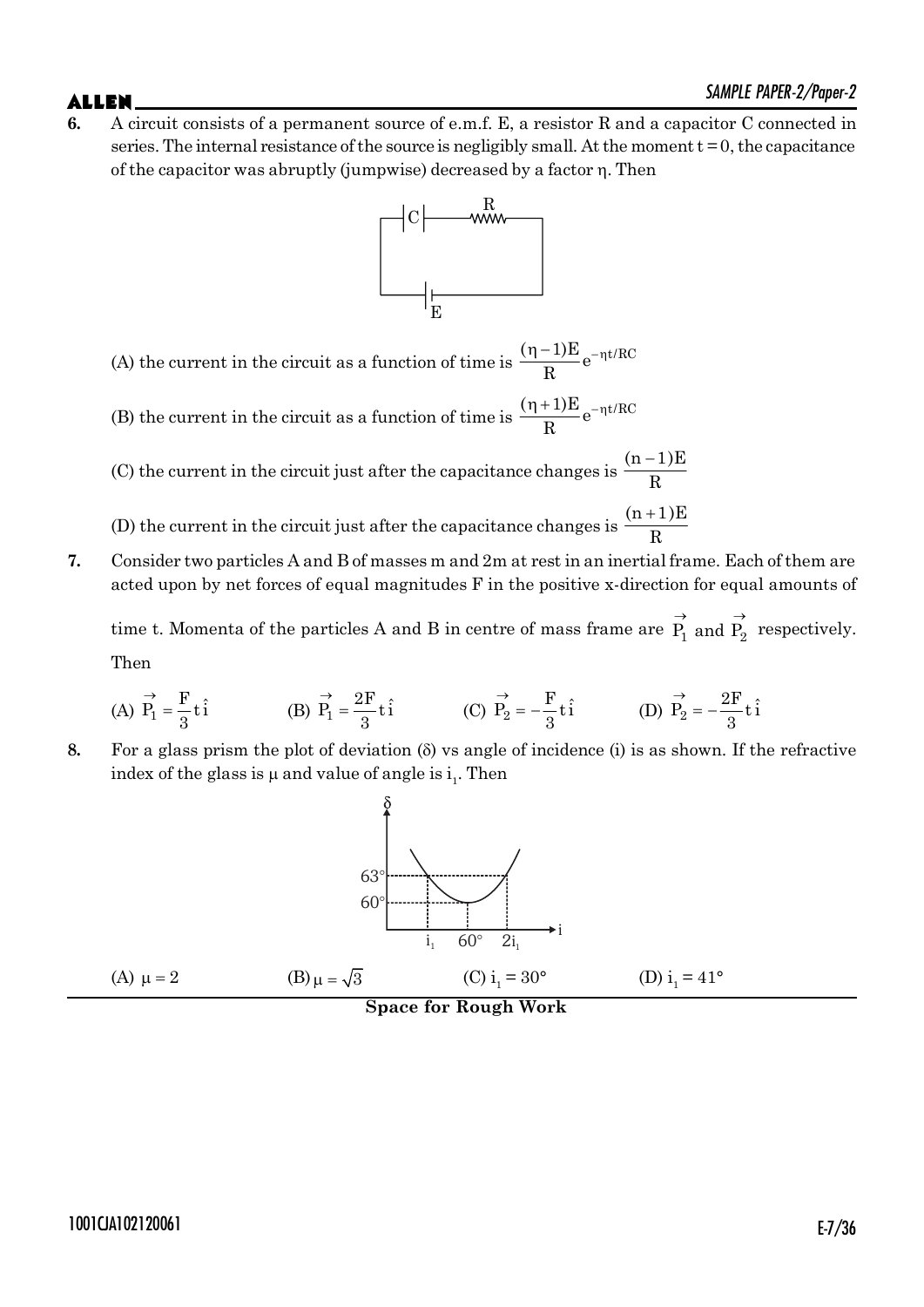# **SECTION–I(ii) : (Maximum Marks : 12)**

- z This section contains **TWO** List-Match sets.
- Each List-Match set has **Two** Multiple Choice Questions.
- z Each List-Match set has two lists : **List-I** and **List-II**
- **List-I** has **Four** entries (I), (II), (III) and (IV) and **List-II** has  $\textbf{Six}$  entries (P), (Q), (R), (S), (T) and (U)
- z **FOUR** options are given in each Multiple Choice Question based on **List-I** and **List-II** and **ONLY ONE** of these four options satisfies the condition asked in the Multiple Choice Question.
- Answer to each question will be evaluated according to the following marking scheme : Full Marks : +3 If ONLY the option corresponding to the correct combination is chosen. *Zero Marks* : 0 If none of the options is chosen (i.e., the question is unanswered); *Negative Marks* : –1 In all other cases
- **9. Answer the following by appropriately matching the lists based on the information given in the paragraph.**

A container of large uniform cross-sectional area A hold two immisible non-viscous and incompressible liquids of density d and 3d, each of height H  $\frac{1}{2}$ . The lower density liquid is open to the atmosphere having pressure  $P_0$ . A tiny hole of area a(a << A) is punched on the vertical side of the lower container at a height  $h\left[0 < h < \frac{H}{2}\right]$ 2 for which range 'R' is maximum.

|     | List                                                       |                            | List                         |
|-----|------------------------------------------------------------|----------------------------|------------------------------|
| (1) | h will be                                                  | (P)                        | $\frac{2H}{3}$               |
|     | (II) R will be                                             | $\left( Q\right)$          | $\frac{H}{12}$               |
|     | (III) V (velocity of efflux) will be                       | $\left( \mathrm{R}\right)$ | $\sqrt{\frac{\text{gH}}{3}}$ |
|     | (IV) Force on the vessel due to liquid flowing out will be | (S)                        | $\frac{7}{2}$ dagH           |
|     |                                                            | (T)                        | $2 \text{ dagH}$<br>None     |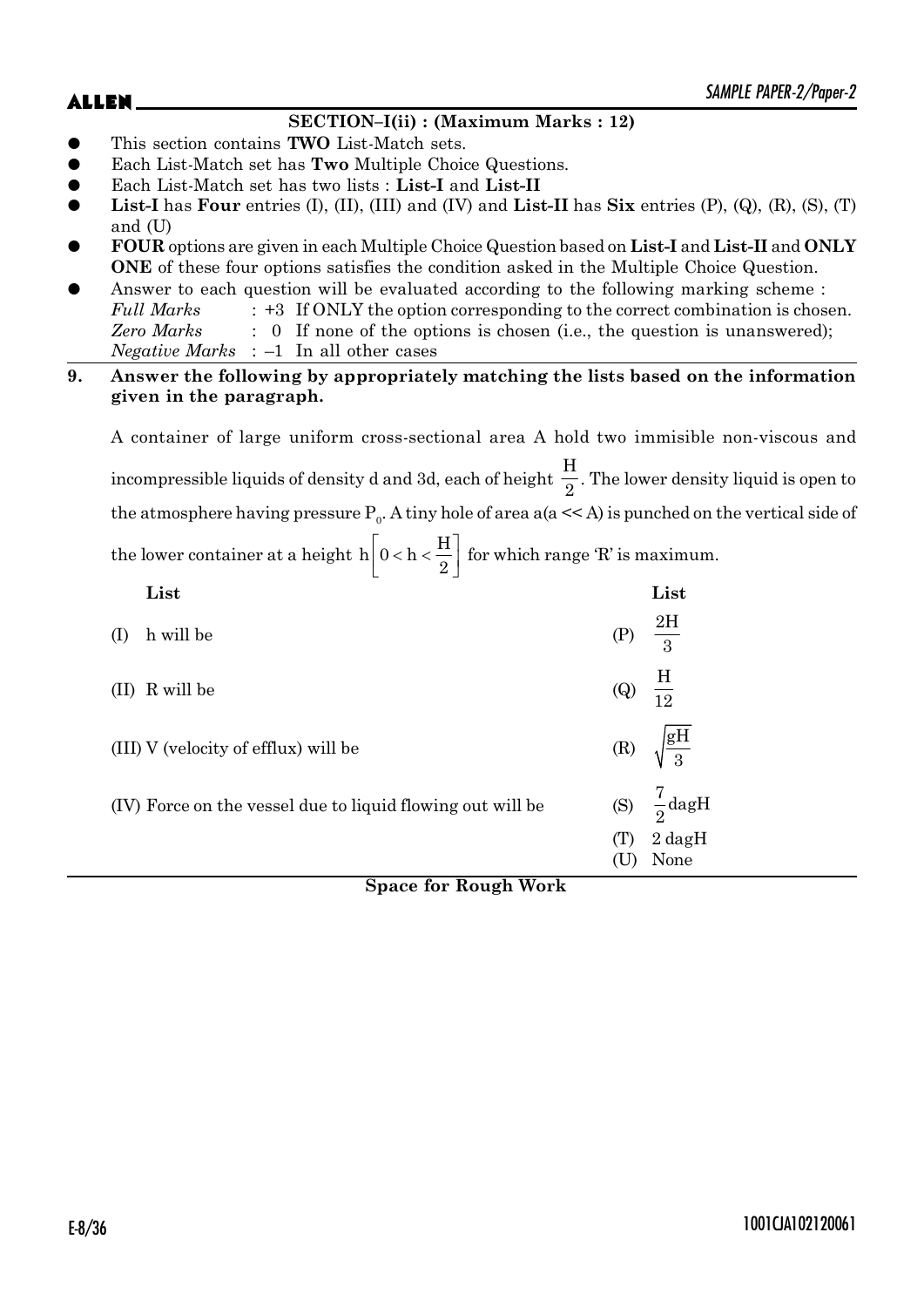If container is resting on the ground (horizontal surface), then :



 $(A) I \rightarrow P$ ,  $II \rightarrow Q$ ,  $III \rightarrow U$ ,  $IV \rightarrow U$ (B)  $I \rightarrow Q$ ,  $II \rightarrow P$ ,  $III \rightarrow R$ ,  $IV \rightarrow T$  $(C) I \rightarrow U$ ,  $II \rightarrow P$ ,  $III \rightarrow U$ ,  $IV \rightarrow T$  $(D) I \rightarrow Q$ ,  $II \rightarrow P$ ,  $III \rightarrow R$ ,  $IV \rightarrow U$ 

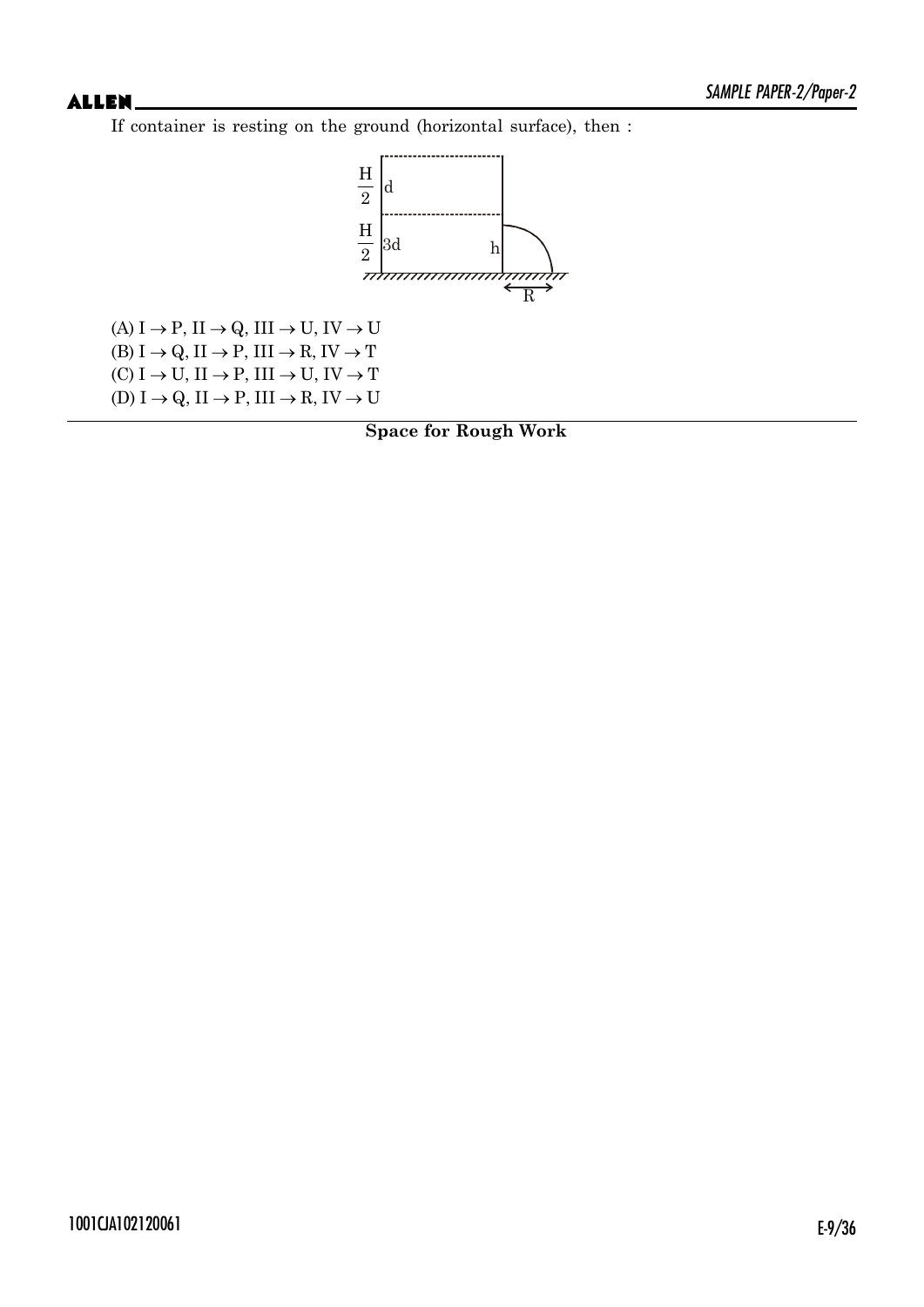A container of large uniform cross-sectional area A hold two immisible non-viscous and incompressible liquids of density d and 3d, each of height H  $\frac{1}{2}$ . The lower density liquid is open to the atmosphere having pressure  $P_0$ . A tiny hole of area a(a << A) is punched on the vertical side of the lower container at a height  $h\left[0 < h < \frac{H}{2}\right]$ for which range 'R' is maximum.

| the following container at a neighborhood $\begin{bmatrix} 0 & 0 & 0 \\ 0 & 0 & 0 \end{bmatrix}$ for which range it is measured |     |                    |
|---------------------------------------------------------------------------------------------------------------------------------|-----|--------------------|
| List                                                                                                                            |     | List               |
| (I) h will be                                                                                                                   |     | (P) $\frac{2H}{3}$ |
| (II) R will be                                                                                                                  | (Q) | $\frac{H}{10}$     |

- $(III)$  V (velocity of efflux) will be
- (IV) Force on the vessel due to liquid flowing out will be

| $\mathcal{L}$  | 12                           |
|----------------|------------------------------|
| (R)            | $\sqrt{\frac{\text{gH}}{3}}$ |
| (S)            | $\frac{7}{2}$ dagH           |
| $(\mathrm{T})$ | $2 \text{ dagH}$             |
| (U)            | None                         |

If container is placed on the top of table at height H  $\frac{1}{2}$ , then :



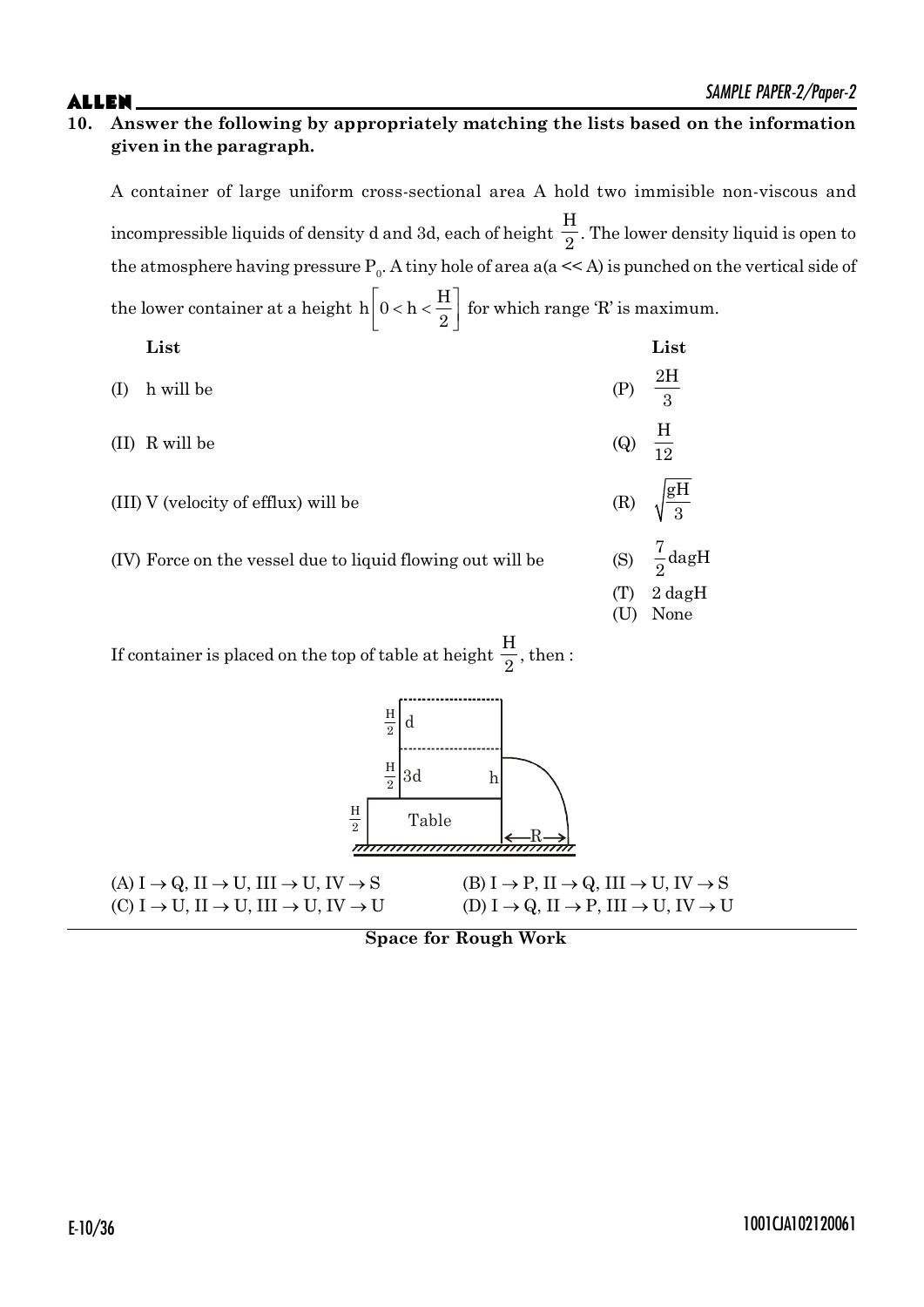A photo electric cell is shown in the figure. The emitter plate (cathode) is made of copper  $(\phi = 4.7 \text{ eV})$ and emitter is illuminated by a source of monochromatic light of wavelength 200nm. Saturation current is observed when potential difference between cathode and anode is 1V and anode at higher potential. [Range of ammeter is large] [Take hc = 1240 (ev)nm]



|       | List-I                                                                                |                                                                                       |     | $List-II$        |
|-------|---------------------------------------------------------------------------------------|---------------------------------------------------------------------------------------|-----|------------------|
| (I)   | Minimum kinetic energy of photoelectrons                                              |                                                                                       | (P) | $2.5 \text{ eV}$ |
|       | reaching the collector is                                                             |                                                                                       |     |                  |
| (II)  | Maximum kinetic energy of photoelectrons                                              |                                                                                       | (Q) | Remain same      |
|       | reaching the collector is                                                             |                                                                                       |     |                  |
| (III) | If wavelength of incident light is decreased                                          |                                                                                       | (R) | 1 eV             |
|       | (no. of incident photon same), then reading of                                        |                                                                                       |     |                  |
|       | current as shown by ammeter will                                                      |                                                                                       |     |                  |
| (IV)  | If number of incident photons increases, then                                         |                                                                                       | (S) | Increase         |
|       | reading of current as shown by ammeter will                                           |                                                                                       |     |                  |
|       |                                                                                       |                                                                                       | (T) | $\theta$         |
|       |                                                                                       |                                                                                       |     |                  |
|       |                                                                                       |                                                                                       | (U  | Decrease         |
|       | If only $S_i$ is closed, then :                                                       |                                                                                       |     |                  |
|       | $(A) I \rightarrow S$ , $II \rightarrow R$ , $III \rightarrow Q$ , $IV \rightarrow S$ | $(B) I \rightarrow P, II \rightarrow T, III \rightarrow R, IV \rightarrow S$          |     |                  |
|       | $(C) I \rightarrow T$ , $II \rightarrow P$ , $III \rightarrow S$ , $IV \rightarrow U$ | (D) $I \rightarrow R$ , $II \rightarrow P$ , $III \rightarrow Q$ , $IV \rightarrow S$ |     |                  |
|       | $\sim$<br><sub>c</sub>                                                                | $\mathbf{n}$ $\mathbf{1}$ $\mathbf{W}$ $\mathbf{1}$                                   |     |                  |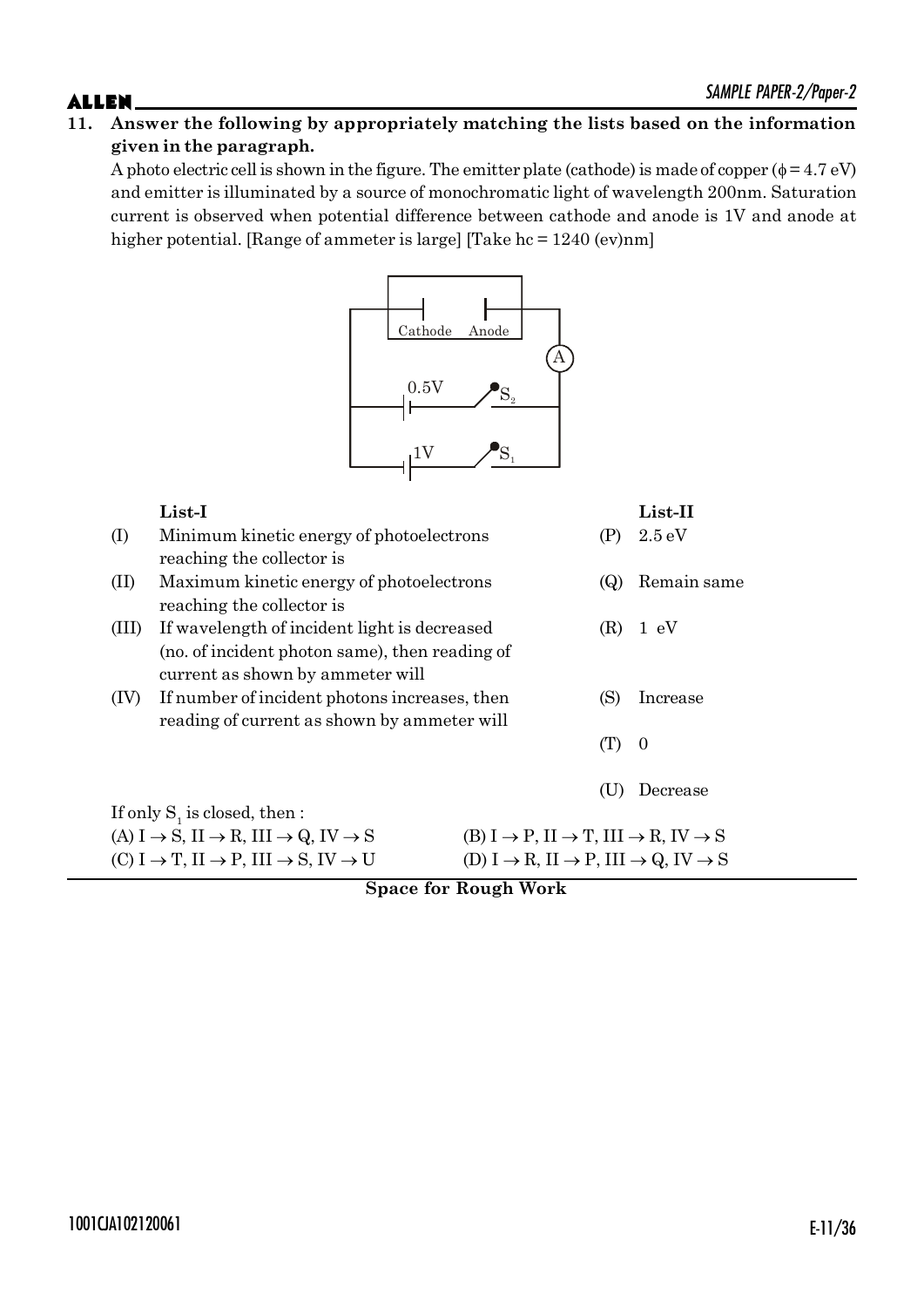A photo electric cell is shown in the figure. The emitter plate (cathode) is made of copper  $(\phi = 4.7 \text{ eV})$ and emitter is illuminated by a source of monochromatic light of wavelength 200nm. Saturation current is observed when potential difference between cathode and anode is 1V and anode at higher potential. [Range of ammeter is large][Take hc = 1240 (ev)nm]



# **List-I List-II** (I) Minimum kinetic energy of photoelectrons (P) 2.5 eV reaching the collector is (II) Maximum kinetic energy of photoelectrons (Q) Remain same reaching the collector is (III) If wavelength of incident light is decreased (R) 1 eV (no. of incident photon same), then reading of current as shown by ammeter will (IV) If number of incident photons increases, then (S) Increase reading of current as shown by ammeter will  $(T)$  0 (U) Decrease If only  $\mathrm{S}_2$  is closed, then : (A)  $I \rightarrow P$ ,  $II \rightarrow Q$ ,  $III \rightarrow S$ ,  $IV \rightarrow Q$  (B)  $I \rightarrow T$ ,  $II \rightarrow R$ ,  $III \rightarrow Q$ ,  $IV \rightarrow S$  $(C) I \rightarrow S$ ,  $II \rightarrow T$ ,  $III \rightarrow P$ .  $IV \rightarrow U$   $(D) I \rightarrow T$ ,  $II \rightarrow T$ ,  $III \rightarrow S$ ,  $IV \rightarrow Q$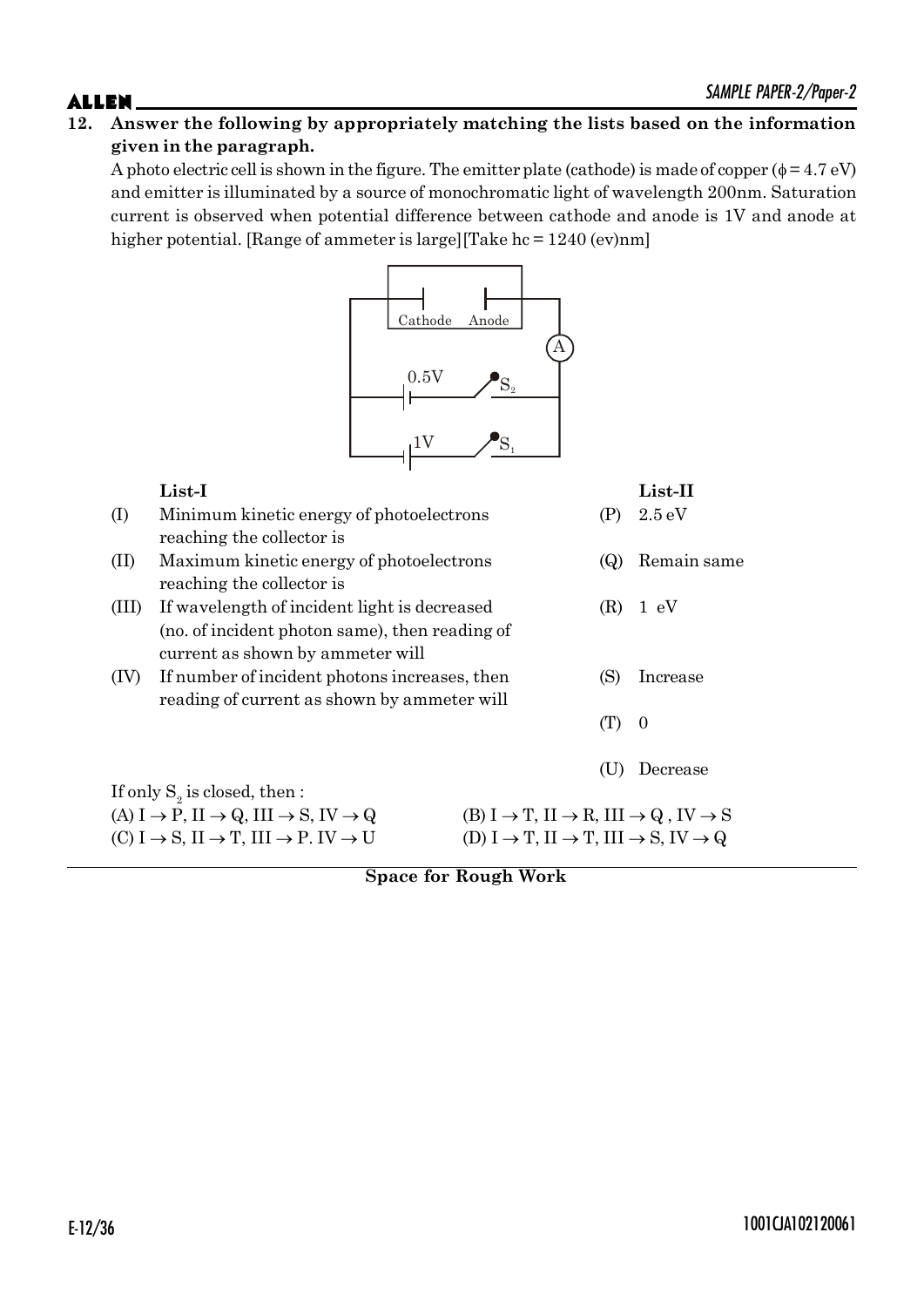# **SECTION-II : (Maximum Marks: 18)**

- This section contains **SIX** questions.
- The answer to each question is a **NUMERICAL VALUE**.
- For each question, enter the correct numerical value (in decimal notation, truncated/roundedoff to the **second decimal place**; e.g. 6.25, 7.00, –0.33, –.30, 30.27, –127.30, if answer is 11.36777..... then both 11.36 and 11.37 will be correct) by darken the corresponding bubbles in the ORS. For Example : If answer is  $-77.25$ , 5.2 then fill the bubbles as follows.



- Answer to each question will be evaluated according to the following marking scheme: *Full Marks* : +3 If ONLY the correct numerical value is entered as answer. *Zero Marks* : 0 In all other cases.
- **1.** A point moves along a circle such that distance travelled  $S = at^2$  [where  $a=\frac{1}{2}$  $\frac{1}{2}$  m/s<sup>2</sup>] and t is time

in second. Find the total acceleration of the point at the moment when it covered the  $n<sup>th</sup>$  (n = 0.10) fraction of the circle after the beginning of the motion. [Take  $\pi^2 = 10$ ]

**2.** A pulley block system inside lift is shown in figure. The pulleys and the threads are ideal and masses of the blocks are m and 5m. Find the minimum acceleration (in m/s<sup>2</sup>) of the lift along vertically upwards direction for which the threads remain taut and both the blocks accelerate in the same direction relative to the ground. [Take  $g = 9.80$  m/s<sup>2</sup>]



**Space for Rough Work**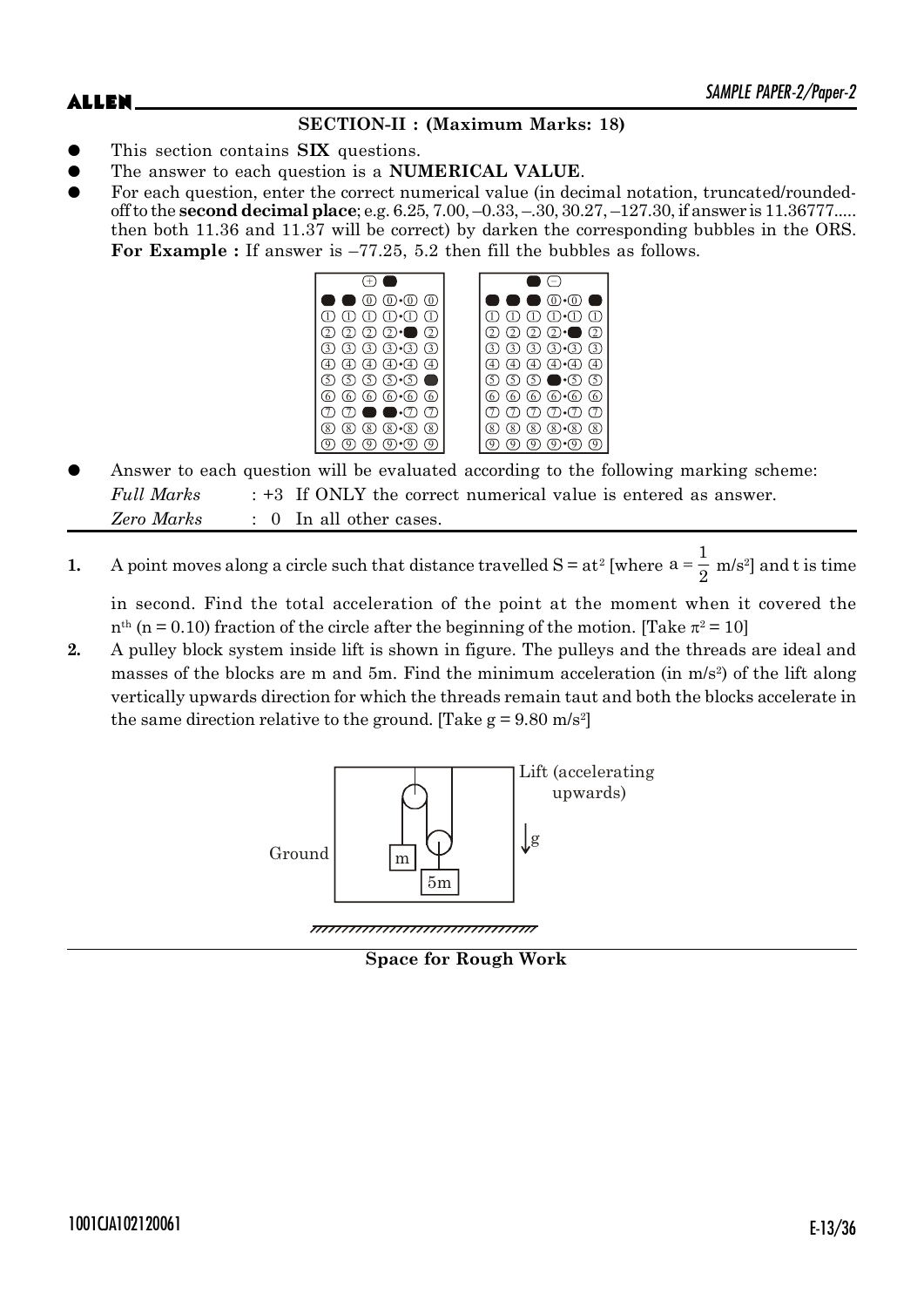# SAMPLE PAPER-2/Paper-2

**3.** 3 identical point particles of mass M move in such a way that distance between particles is 'd' which remain constant. Only force is the gravitational force between particles. Then magnitude of relative velocity (in m/s) of one particle with respect to other particle will be :

[Take 
$$
\sqrt{\frac{GM}{d}} = \sqrt{3} m/s
$$
]

**4.** A long, thin, pliable carpet is laid on the floor. One end of the carpet is bent back and then pulled backwards with constant unit velocity, just above the part of the carpet which is still at rest on the floor. What is the minimum force needed to pull the moving part, if the carpet has unit length and unit mass ?

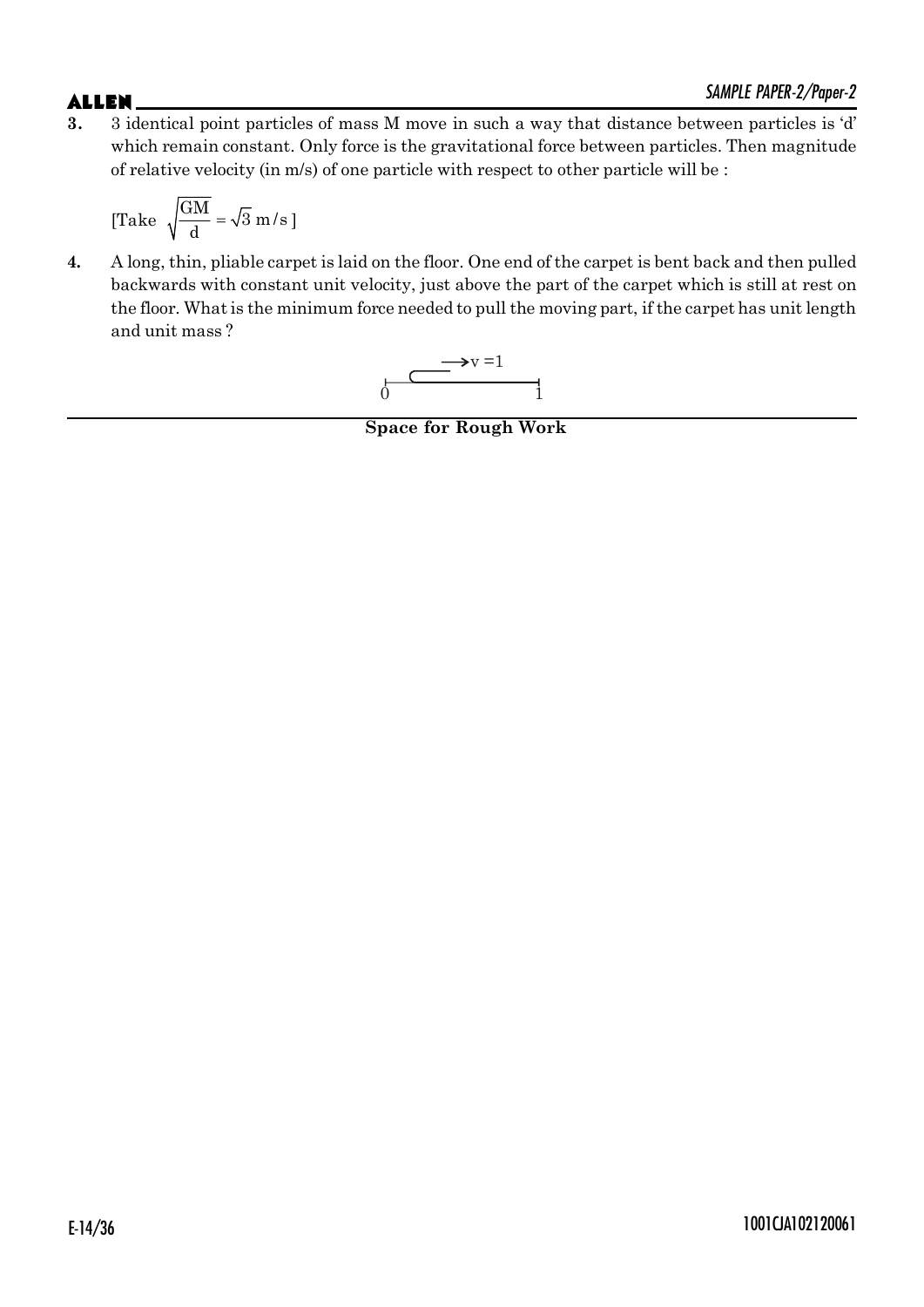**5.** Consider a uniformly charged solid cylinder of large length and radius R. Now consider a cylinderical surface of radius 2R and length 2R coaxial with cylinder and electric flux through cylindrical surface is  $\phi_0$ . Now consider a spherical surface of radius 2R and one of the diameter

along axis of cylinder and electric flux through spherical surface is  $\phi$ . Find  $\frac{1}{\phi_0}$  $\phi$  $\frac{1}{\phi_0}$ .

**6.** A spherical bubble inside water has radius R. Take the pressure inside the bubble and the water pressure to be  $\mathrm{P_{\circ}}.$  The bubble now gets compressed radially in an isothermal manner so that its radius become (R – a). For a  $<<$  R, the magnitude of work done in the process is given by  $(4\,\pi P_{0}Ra^{2})x$ where x is a constant. Find x.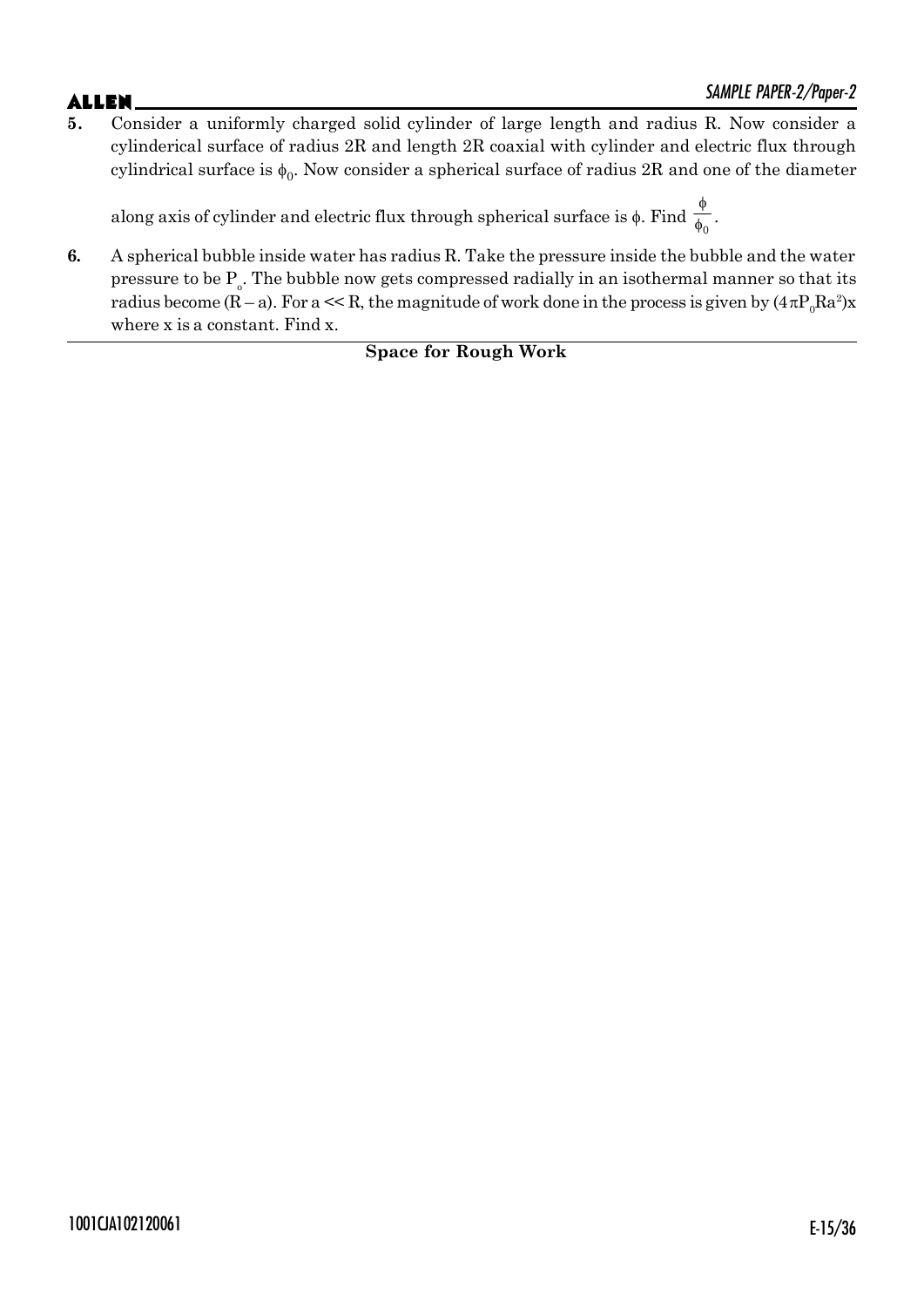# **PART-2 : CHEMISTRY**

### **SECTION-I(i) : (Maximum Marks: 32)**

- This section contains **EIGHT** questions.
- Each question has **FOUR** options for correct answer(s). **ONE OR MORE THAN ONE** of these four option(s) is (are) correct option(s).
- For each question, choose the correct option(s) to answer the question.

| $\bullet$ |            | Answer to each question will be evaluated according to the following marking scheme:             |
|-----------|------------|--------------------------------------------------------------------------------------------------|
|           | Full Marks | $: +4$ If only (all) the correct option(s) is (are) chosen.                                      |
|           |            | <i>Partial Marks</i> : +3 If all the four options are correct but ONLY three options are chosen. |
|           |            | <i>Partial Marks</i> : +2 If three or more options are correct but ONLY two options are chosen,  |
|           |            | both of which are correct options.                                                               |
|           |            | <i>Partial Marks</i> : +1 If two or more options are correct but ONLY one option is chosen       |

and it is a correct option.

*Zero Marks* : 0 If none of the options is chosen (i.e. the question is unanswered). *Negative Marks* : –1 In all other cases.

- z **For Example :** If first, third and fourth are the **ONLY** three correct options for a question with second option being an incorrect option; selecting only all the three correct options will result in +4 marks. Selecting only two of the three correct options (e.g. the first and fourth options), without selecting any incorrect option (second option in this case), will result in  $+2$  marks. Selecting only one of the three correct options (either first or third or fourth option), without selecting any incorrect option (second option in this case), will result in +1 marks. Selecting any incorrect option(s) (second option in this case), with or without selection of any correct option(s) will result in  $-1$  marks.
- **1.** Which of the following reagents is/are used for softening process of permanent hardness in water ?

(A)  $\text{Na}_6\text{P}_6\text{O}_{18}$  (B)  $\text{Na}_2\text{CO}_3$ (C) Zeolite (D)  $Ca(OH)_{2}$ 

**2.** IE<sub>1</sub> (kJ/mole) of  $2^{\text{nd}}$  period elements are mentioned below with some blank/vacant data spaces:

Li Be B C N O F Ne 520 "P" 800 "Q" 1402 1314 "R" 2080

Select **CORRECT** number of statement(s) regarding above data table. (Consider all processes are gas phased).

- (A)  $|EA|$  of  $N^+$  is more than 1402 kJ/mol
- (B) Value of "R" is more than 1402 kJ/mol
- (C) Value of "P" is more than  $|EA|$  of  $C^+$
- (D) Q > 800 kJ/mol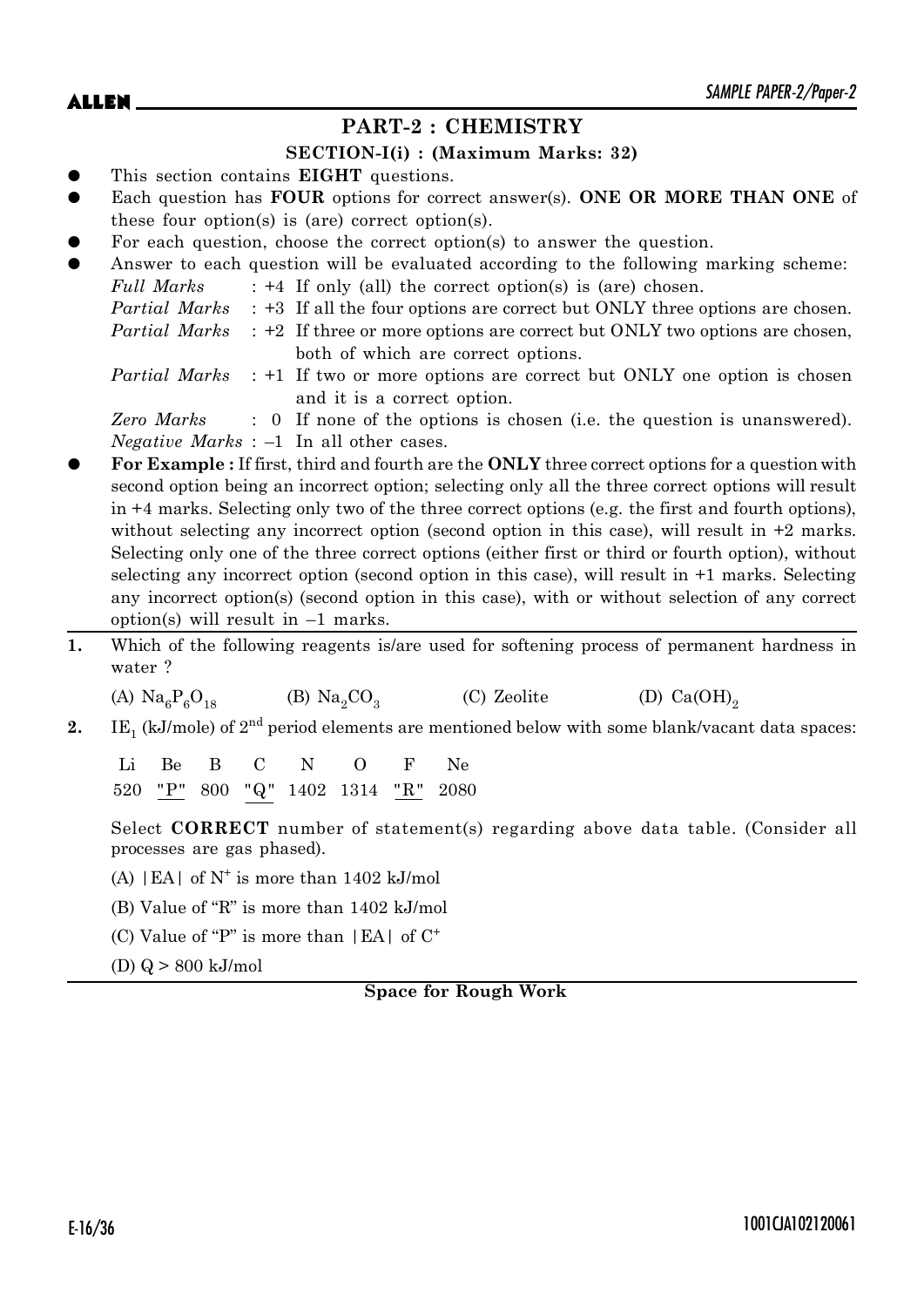**3.** In which reaction the product will react with 2, 4 dinitrophenylhydrazine.



 $4.$   $\frac{v_{\text{final}}}{\sqrt{2}}$ initial  $\frac{V_{\text{final}}}{V} = 2$ V  $= 2$  is achieved for each of the three different reversible processes as mentioned be-

low. (1 mole of ideal gas with  $\gamma = 1.5$  for all processes)

- (x) Isothermal process ending at state A
- (y) Isobaric process starting from state A
- (z) Reversible adiabatic process ending at state B



Which of the following statements is/are correct ?

(A) Temperature of gas increases in two of the processes.

(B) Maximum temperature observed during any of the processes is 400 K.

- (C) If "C" is initial state of isothermal process then  $P_C = 4$  atm.
- (D) Initial pressure of adiabatic process is more than initial pressure of isothermal process.

**Space for Rough Work**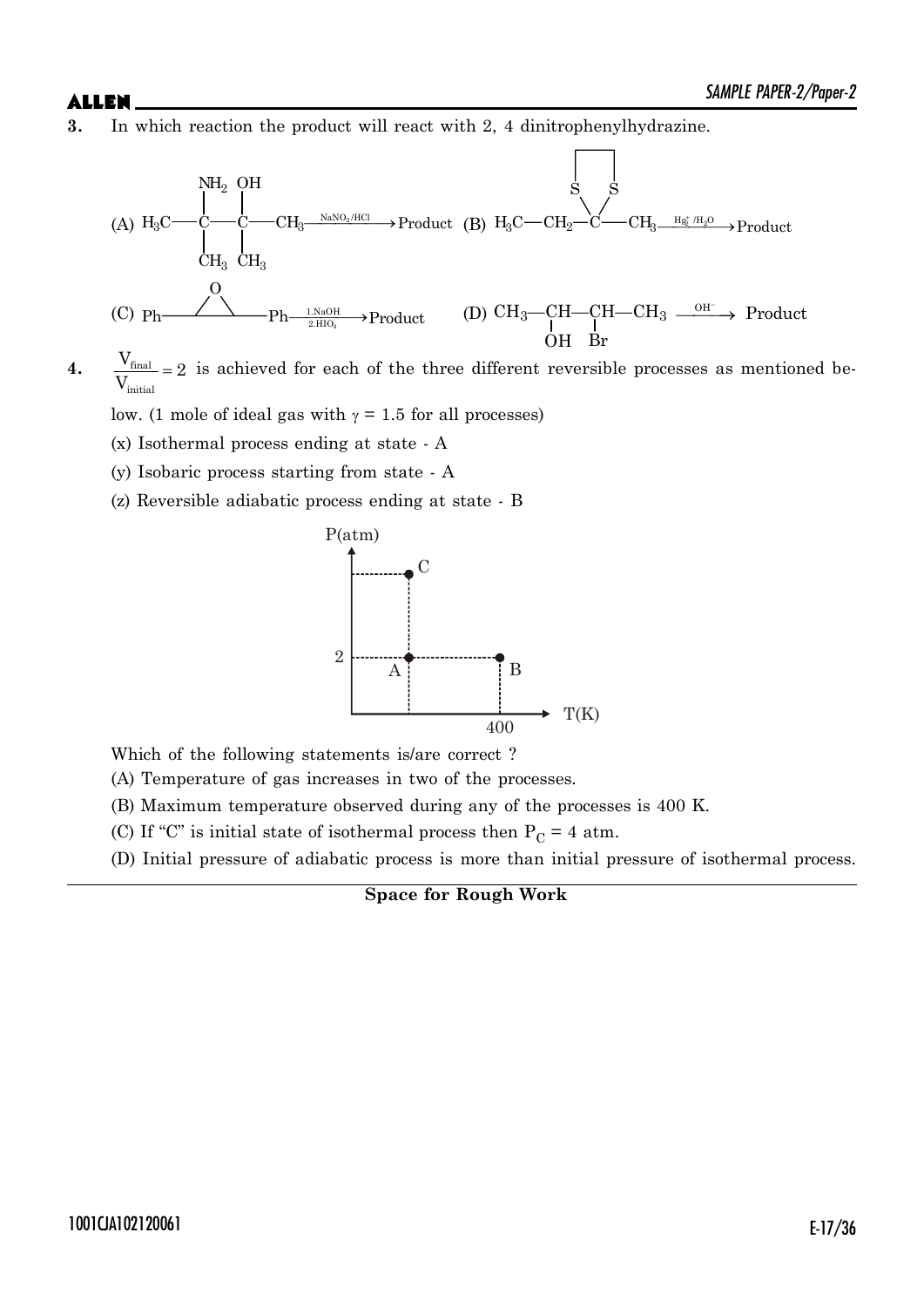- **5.** Intramolecular hydrogen bonding is **NOT** present in:
	- (A) crystalline orthoboric acid,  $B(OH)_{3}$ 
		- (C) crystals of ice (D) para-nitrophenol

(B) Acetic acid in benzene solvent

**6.** Select correct options on basic of following seperation of reactions.



E–hydroxy carbonyl

- (A) "Q" does not have any 4º carbon.
- (B) Formation of T from "R" and "S" involve nucleophilic addition
- (C) "T" compound is optically inactive.
- (D) Reagent "U" can be dimethyl sulphide.
- **7.** Identify the incorrect statements when a fixed amount of ideal gas is heated in a container fitted with a movable piston always operating at constant pressure.
	- (A) Average distance travelled between successive collisions will decreases.
	- (B) Collisions frequency increases since speed of the molecules increases with increases in temperature.
	- (C) Average relative speed of approach remains unaffected.
	- (D) Average angle of approach remains unaffected.
- **8.** Choose the **CORRECT** statement(s) among the following.
	- (A)  $[Pd(Cl)]_4^{2-}$  is tetrahedral geometry & paramagnetic.
	- (B)  $[Cr(NH<sub>3</sub>)<sub>3</sub>(Cl)<sub>3</sub>]$  has 2 geometrical isomers & 2 optical isomers.
	- (C)  $\text{[Co(H<sub>2</sub>O)<sub>6</sub>]}^{3+}$  is low spin while  $\text{[CoF<sub>6</sub>]}^{3-}$  is a high spin complex & both cant show G.I.
	- (D)  $[Fe(H<sub>2</sub>O)<sub>5</sub>(NO)]SO<sub>4</sub>$  has  $sp<sup>3</sup>d<sup>2</sup>$  hybridisation and can't show optical isomers.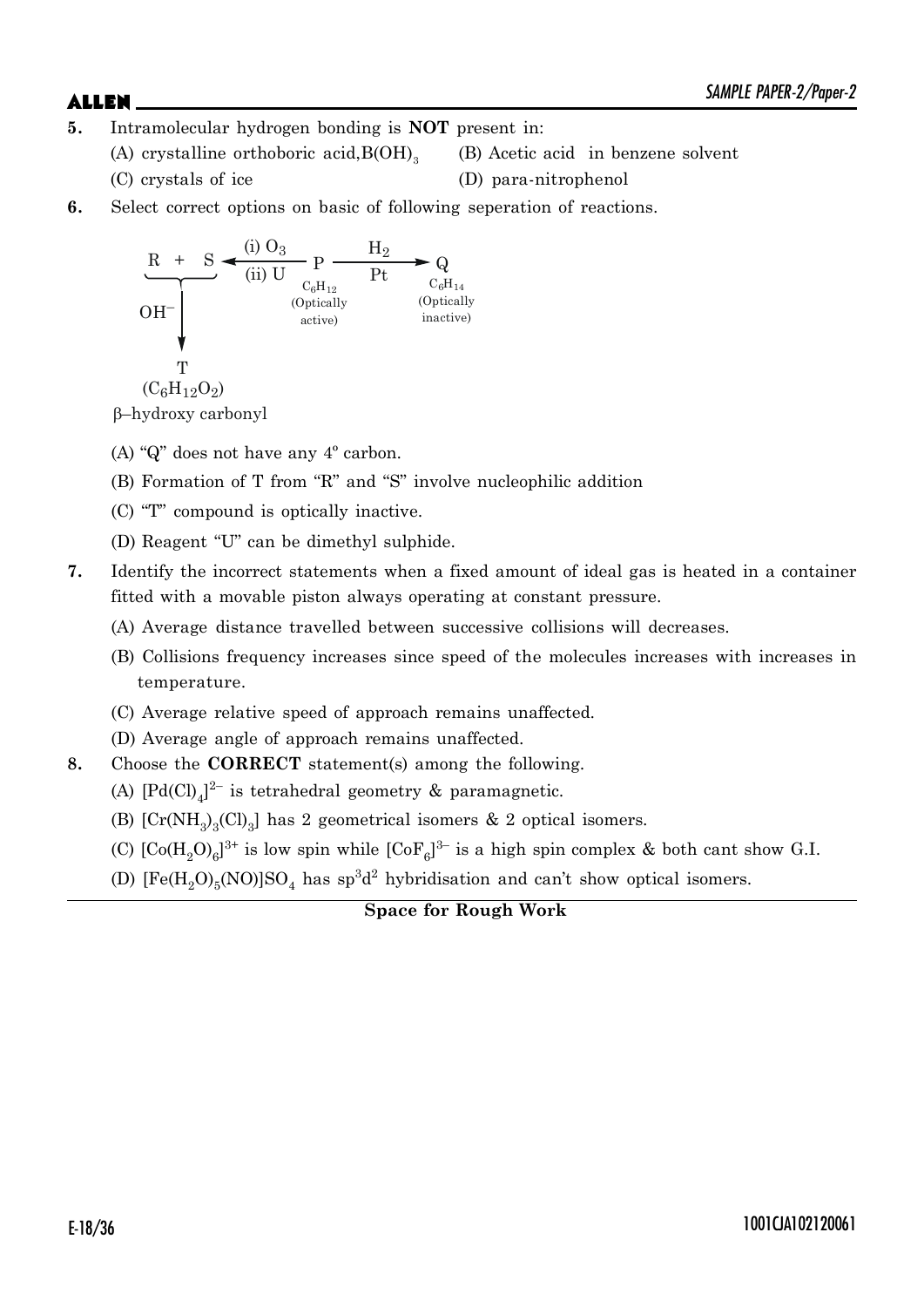### $\blacktriangle LLEN$   $\blacktriangle$ **SECTION–I(ii) : (Maximum Marks : 12)** z This section contains **TWO** List-Match sets. z Each List-Match set has **Two** Multiple Choice Questions. z Each List-Match set has two lists : **List-I** and **List-II List-I** has **Four** entries  $(I)$ ,  $(II)$ ,  $(III)$  and  $(IV)$  and  $List-II$  has  $Six$  entries  $(P)$ ,  $(Q)$ ,  $(R)$ ,  $(S)$ ,  $(T)$ and (U) z **FOUR** options are given in each Multiple Choice Question based on **List-I** and **List-II** and **ONLY ONE** of these four options satisfies the condition asked in the Multiple Choice

Question. Answer to each question will be evaluated according to the following marking scheme : *Full Marks* : +3 If ONLY the option corresponding to the correct combination is chosen.

*Zero Marks* : 0 If none of the options is chosen (i.e., the question is unanswered); *Negative Marks* : –1 In all other cases

# **9. Answer the following by appropriately matching the lists based on the information given in the paragraph.**

| Match the following.   |                 |
|------------------------|-----------------|
| $List - I$             | List - II       |
| (I) LiAlH <sub>4</sub> | $(P)$ RCH=NOH   |
| (II) NaBH              | $(Q)$ RCOOH     |
| (III) $H_{\gamma}$ /Pd | $(R)$ R-CH=NH   |
| (IV) $B_9H_a$          | (S) RCOCl       |
|                        | (T) $R-C=N$     |
|                        | $R$ – $C$ – $R$ |

Which of the following combination is incorrect to produce amine.

(A) (II) - (R) (B) (I) - (P) (C) (III) - (T) (D) (II) - (S)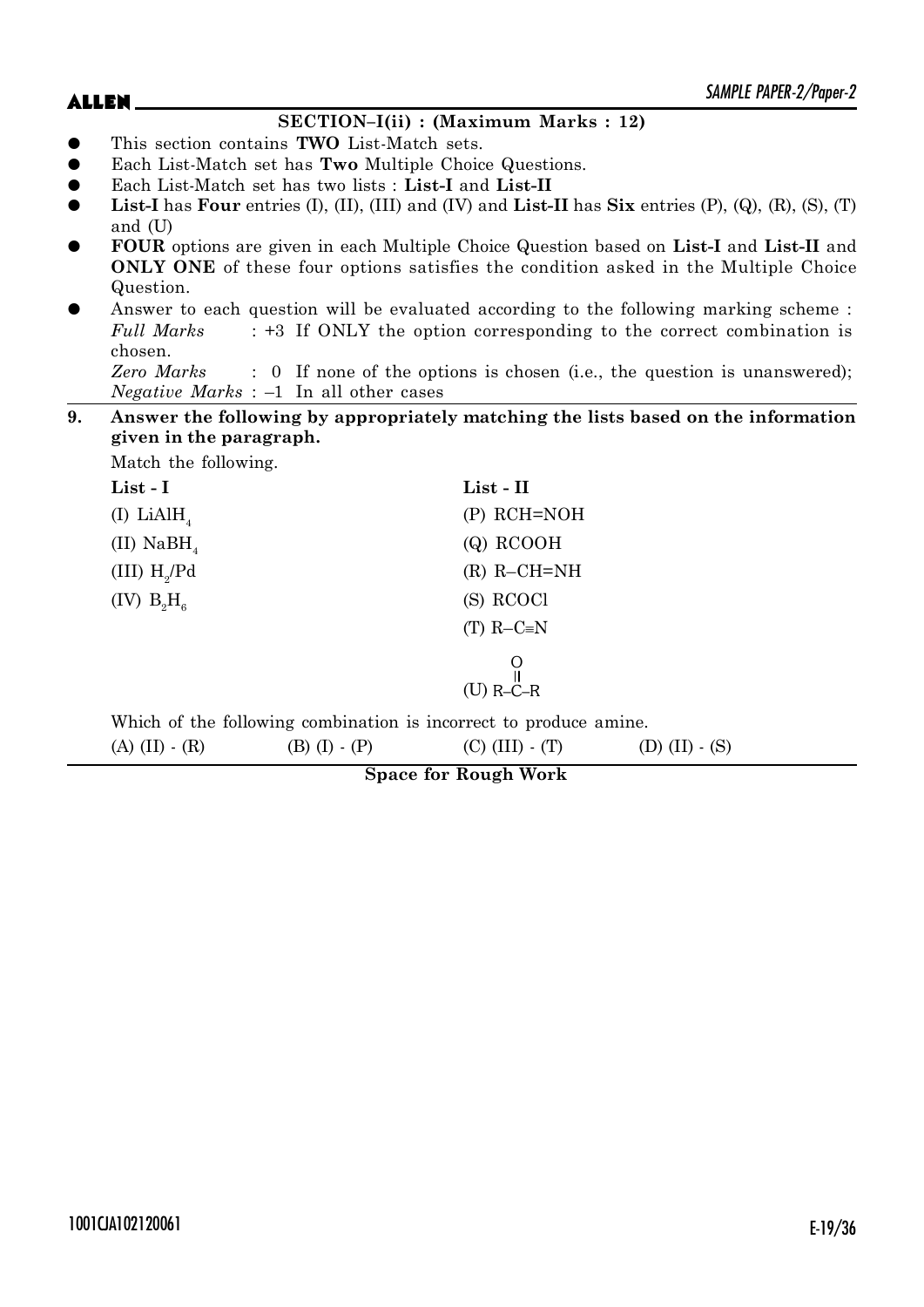| Match the following.    |                        |                                                                     |                  |
|-------------------------|------------------------|---------------------------------------------------------------------|------------------|
| List - I                |                        | $List - II$                                                         |                  |
| (I) LiAlH <sub>4</sub>  |                        | $(P)$ RCH=NOH                                                       |                  |
| (II) NaBH               |                        | $(Q)$ RCOOH                                                         |                  |
| (III) $H_{\gamma}$ /Pd  |                        | $(R)$ R-CH=NH                                                       |                  |
| (IV) $B_2H_6$           |                        | (S) RCOCl                                                           |                  |
|                         |                        | $(T)$ R-C=N                                                         |                  |
|                         |                        |                                                                     |                  |
|                         |                        | $(U)$ R-C-R                                                         |                  |
|                         |                        | Which of the following combination is incorrect to produce alcohol. |                  |
| $(A)$ (III) $\cdot$ (U) | $(B)$ (II) $\cdot$ (S) | $(C)$ (IV) $\cdot$ (S)                                              | (D) $(IV) - (Q)$ |
|                         |                        | <b>Space for Rough Work</b>                                         |                  |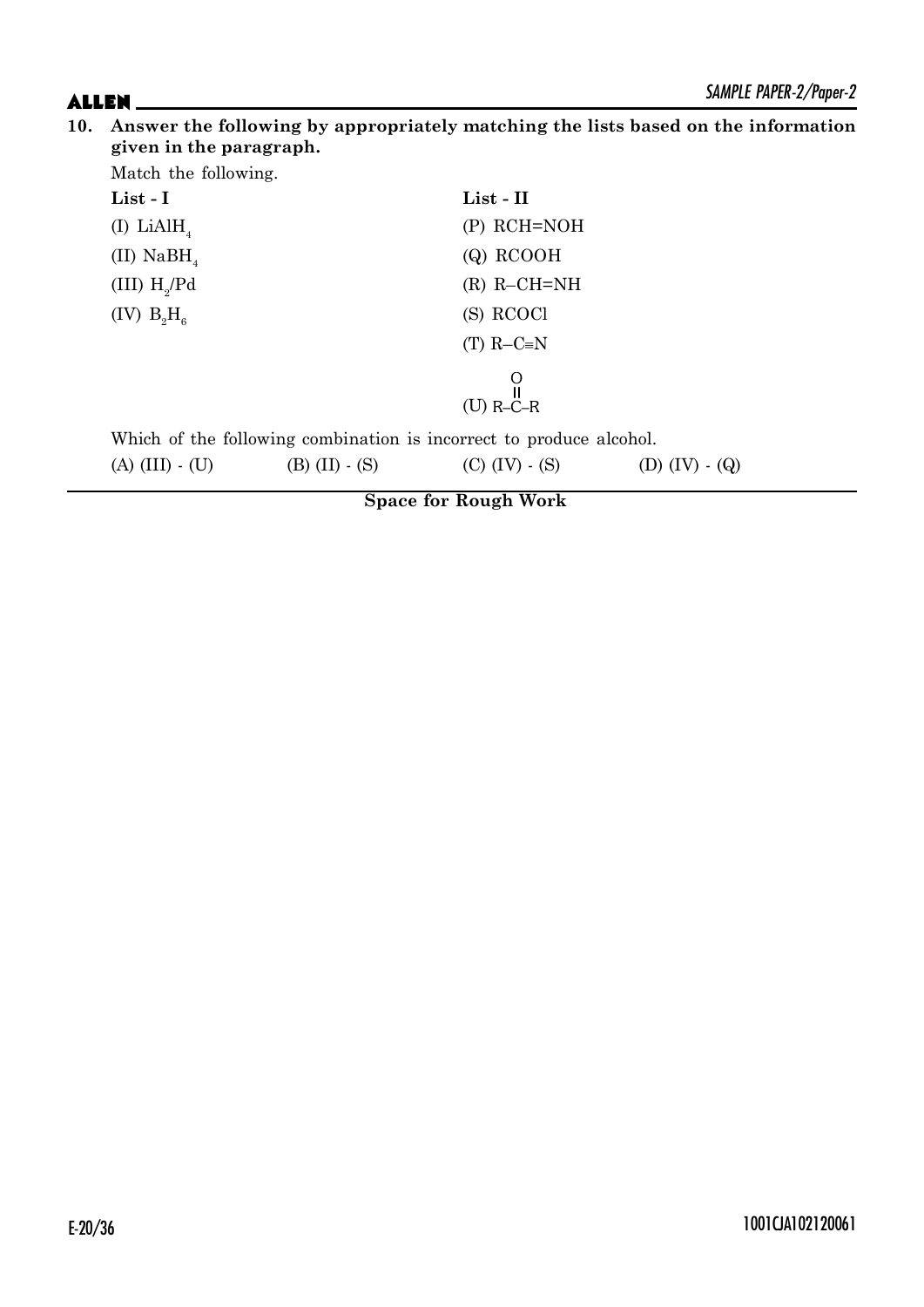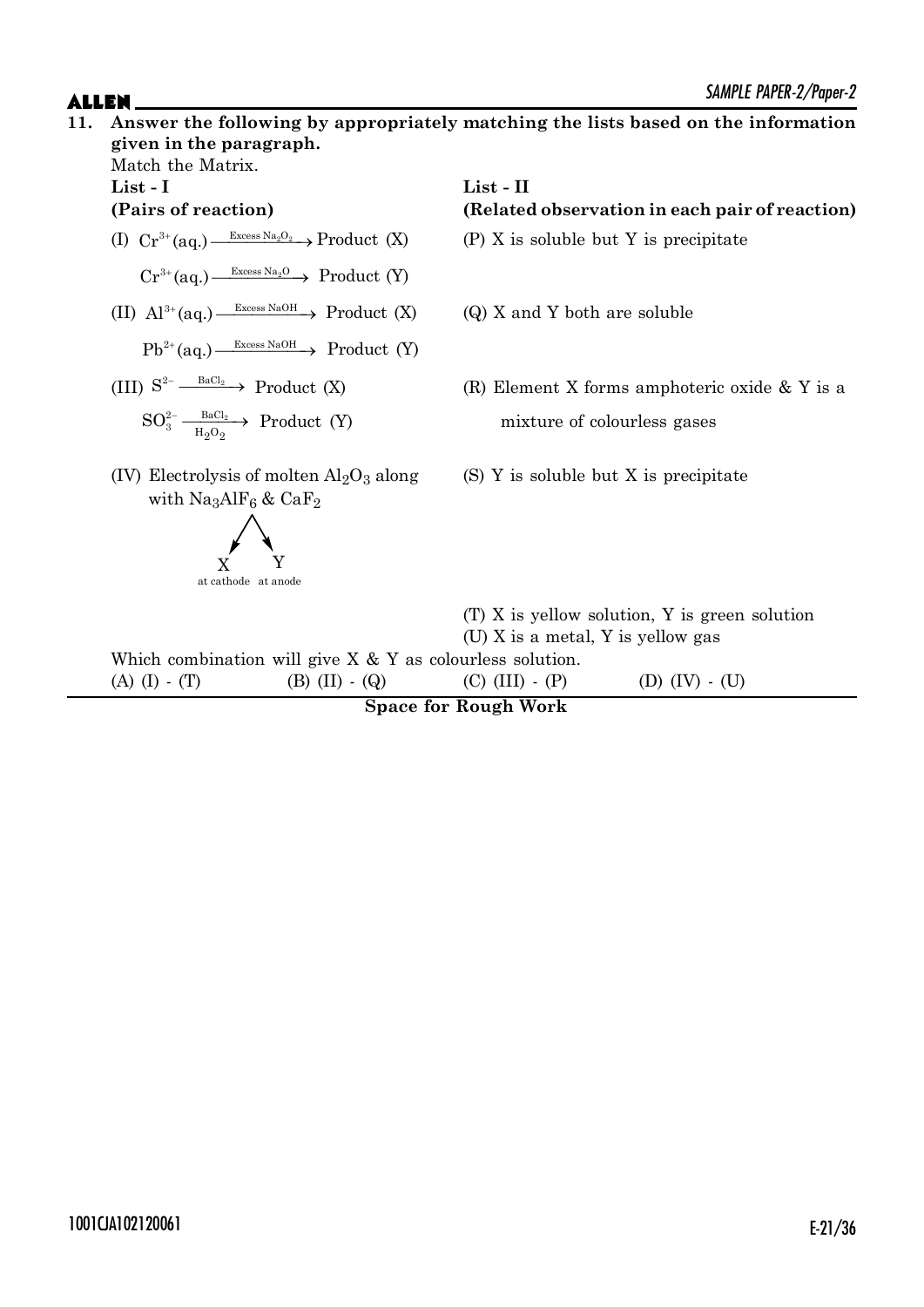

**Space for Rough Work**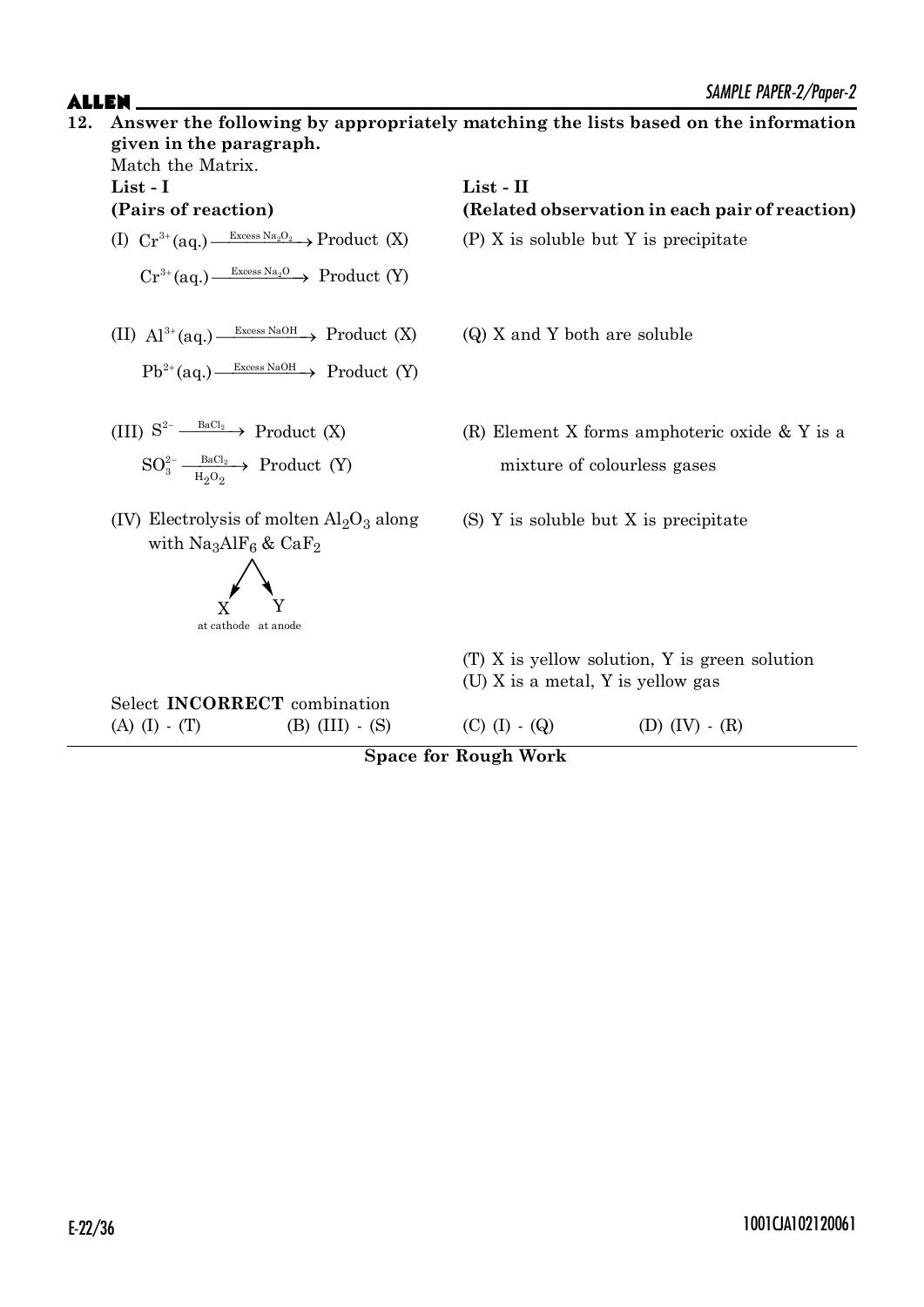# **SECTION-II : (Maximum Marks: 18)**

- This section contains **SIX** questions.
- The answer to each question is a **NUMERICAL VALUE**.
- For each question, enter the correct numerical value (in decimal notation, truncated/roundedoff to the **second decimal place**; e.g. 6.25, 7.00, –0.33, –.30, 30.27, –127.30, if answer is 11.36777..... then both 11.36 and 11.37 will be correct) by darken the corresponding bubbles in the ORS.

**For Example :** If answer is –77.25, 5.2 then fill the bubbles as follows.



- Answer to each question will be evaluated according to the following marking scheme: *Full Marks* : +3 If ONLY the correct numerical value is entered as answer. *Zero Marks* : 0 In all other cases.
- **1.** Silver ion forms a complex ion with thiosulphate ion.  $[Ag(S_2O_3)_2]^3$ , with  $K_f = 2.8 \times 10^{13}$ . How much AgBr ( $K_{sp} = 5.4 \times 10^{-13}$ ), in mole, will dissolve in 1 litre of 0.20 M  $Na_2S_2O_3$  solution. (Report your answer till two places after decimal)  $(\sqrt{15.12} = 3.88)$
- **2.** Find  $E_{cell}$  (volts) for

 $Ag(s)$  | AgBr(s) | KBr(aq., 10<sup>-1</sup>M)|| KCl(aq., 10<sup>-6</sup> M), AgCl(s) | Ag(s)

Given,  $K_{sp}$  (AgCl) =  $10^{-10}$  M<sup>2</sup>.

 $K_{sp}$  (AgBr) = 10<sup>-15</sup> M<sup>2</sup>.

**3.** Total number of compounds which are soluble in hot aqueous NaOH are:

| (i) Salicyclic acid        | (ii) Aspirin       |
|----------------------------|--------------------|
| (iii) Formic acid          | (iv) Acetic acid   |
| (v) Succinic anhydride     | (vi) Cyclohexanone |
| (vii) Benzene sulphonamide | (viii) Cyclohexene |

**Space for Rough Work**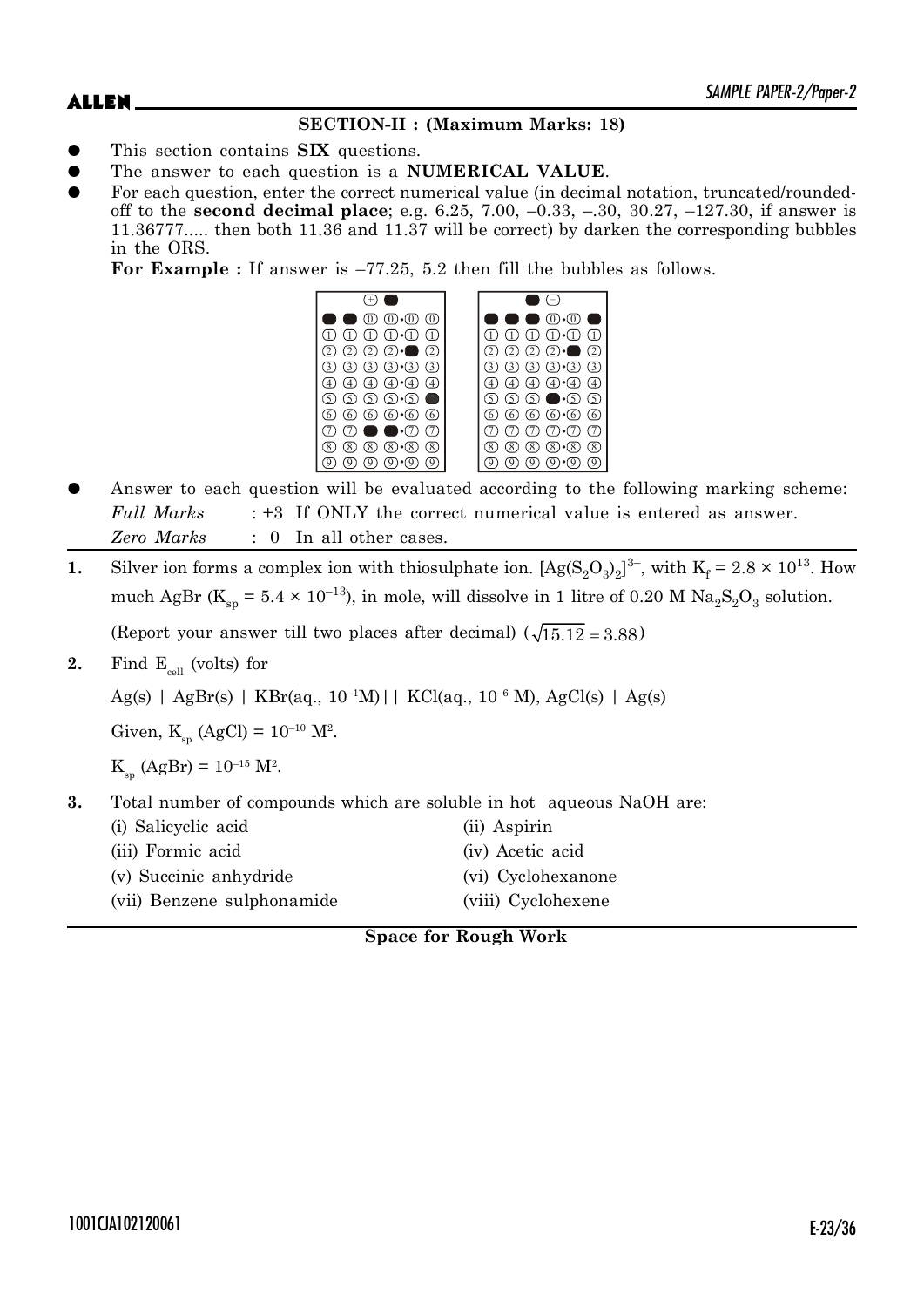**4.** How many reaction enthalpy changes are marked incorrectly.

$$
(i)\;\; CuSO_4(s) + 5H_2O(\ell) \longrightarrow CuSO_4.5H_2O(s)\;\; (\Delta H_{\text{Solution}})_{\text{CuSO}_4(s)}
$$

(ii) 
$$
2NH_3(g) \longrightarrow N_2(g) + 3H_2(g) \left(\Delta H_{\text{atomisation}}^{\circ}\right)_{[NH_3(g)]}
$$

- (iii)  $MgCl_2(s) \longrightarrow Mg(g) + 2Cl(g)$   $(\Delta H_{\text{lattice}}^{\circ})_{MgCl_2(g)}$
- (iv)  $C(graphite) + O_2(g) \longrightarrow CO_2(g)$   $( \Delta H_f^{\circ})_{CO_2(g)}$

(v) 
$$
N_2(g) + 3H_2(g) \longrightarrow 2NH_3(g) \left(\Delta H_f^{\circ}\right)_{NH_3(g)}
$$

**5.**  $M^{3+} \frac{\text{Excess}}{\text{NaOH}}$ Green Solution  $_{\mathrm{H_2O_2}}$ Yellow Solution  $_{\rm H_2SO_4}$ Compound <  $SO_2$   $H^+$ 

(Orange solution)

Bond order of M–O linakge in compound of M in yellow solution is **x**, number of M–O linakge in green solution compound is **y**, then value of  $(x + y)$  is  $(M = \text{metal})$ :

**6.** Predict the possible number of alkenes in the following reaction.

$$
\overbrace{\mathrm{NHCH_2CH_3}}^{\text{(i)excessCH}_3}\xrightarrow{\text{(ii)Ag}_2\text{O}}^{\text{Heat}}\xrightarrow{\text{Heat}}\text{Product}
$$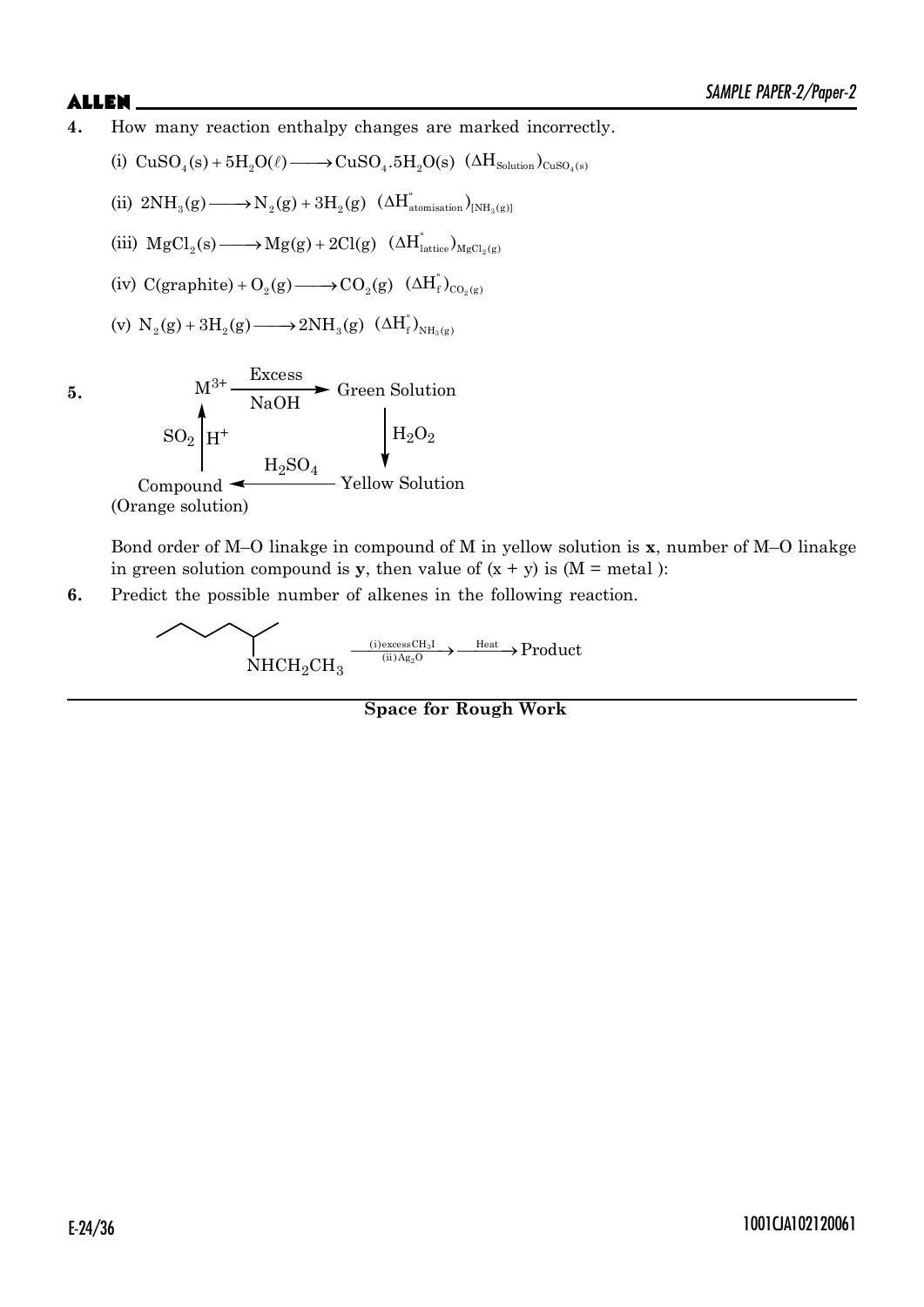# **PART-3 : MATHEMATICS**

### **SECTION-I(i) : (Maximum Marks: 32)**

- This section contains **EIGHT** questions.
- Each question has **FOUR** options for correct answer(s). ONE OR MORE THAN ONE of these four option(s) is (are) correct option(s).
- For each question, choose the correct option(s) to answer the question.
- Answer to each question will be evaluated according to the following marking scheme: *Full Marks* : +4 If only (all) the correct option(s) is (are) chosen. *Partial Marks* : +3 If all the four options are correct but ONLY three options are chosen. *Partial Marks* : +2 If three or more options are correct but ONLY two options are chosen, both of which are correct options. *Partial Marks* : +1 If two or more options are correct but ONLY one option is chosen
	- and it is a correct option.

*Zero Marks* : 0 If none of the options is chosen (i.e. the question is unanswered). *Negative Marks* : –1 In all other cases.

z **For Example :** If first, third and fourth are the **ONLY** three correct options for a question with second option being an incorrect option; selecting only all the three correct options will result in +4 marks. Selecting only two of the three correct options (e.g. the first and fourth options), without selecting any incorrect option (second option in this case), will result in  $+2$  marks. Selecting only one of the three correct options (either first or third or fourth option), without selecting any incorrect option (second option in this case), will result in +1 marks. Selecting any incorrect option(s) (second option in this case), with or without selection of any correct option(s) will result in  $-1$  marks.

1. If the centre of the arc represented by 
$$
\arg \left[ \frac{(z-3i)}{(z-2i+4)} \right] = \frac{\pi}{4}
$$
 is  $\alpha + i\beta$ , then

(A) 9  $\beta = \frac{6}{2}$  (B) 7  $\beta = \frac{7}{2}$  (C)  $\alpha = \frac{-5}{4}$ 4  $\alpha = \frac{-5}{4}$  (D) 5 2  $\alpha = \frac{-}{2}$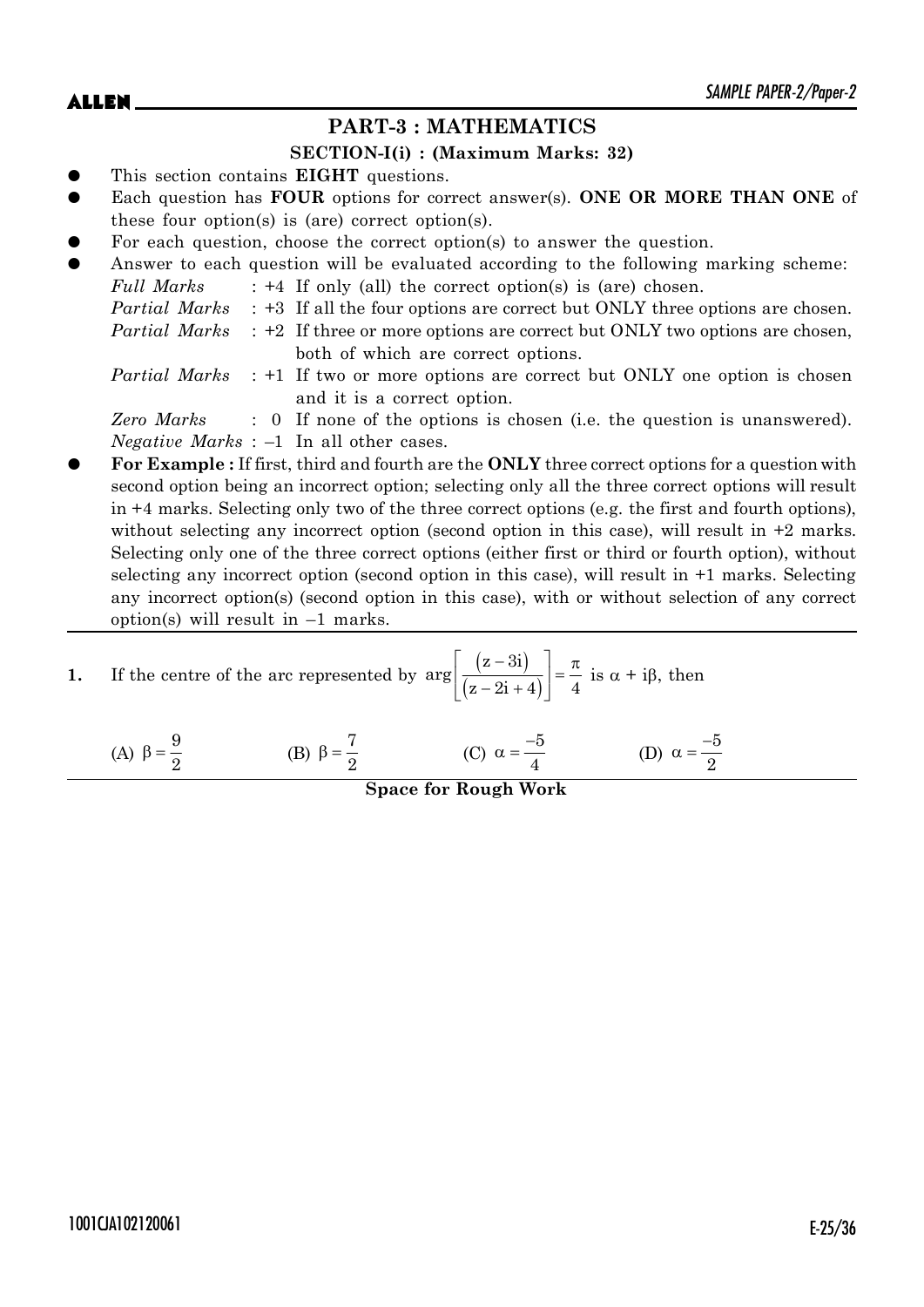- **2.** There are three bags  $B_1$ ,  $B_2$  and  $B_3$ . The bag  $B_1$  contains 4 red and 4 black marbles,  $B_2$ contains 3 red and 4 black marbles,  $\mathrm{B}_3$  contains 4 red and 3 black marbles, Bags  $\mathrm{B}_1^{},\,\mathrm{B}_2^{}$  and  $B_3$  have probabilities  $\frac{1}{6}, \frac{1}{3}$  and 1  $\frac{1}{2}$  respectively of being chosen. A bag is selected at random and a marble is chosen at random from the bag. Then which of the following options is/are correct ?
	- (A) Probability that the selected bag is  $B_2$  and the chosen marble is black equals 4  $\frac{1}{21}$ .
	- (B) Probability that chosen marble is red equals 43  $\frac{1}{84}$ .
	- (C) Probability that chosen marble is red, given that selected bag is  $B_1$  equals 1  $\frac{1}{2}$ .
	- (D) Probability that the selected bag is  $B_2$  given that chosen marble is red equals 12  $\frac{1}{43}$ .
- **3.** Two circles  $x^2 + y^2 + 2ax c^2 = 0$  and  $x^2 + y^2 + 2bx c^2 = 0$  meet in points P and Q. Parallel lines are drawn through P and Q to meet the circles in R and S as shown in figure. If locus of mid point of RS is  $x^2 + y^2 + \lambda(a + b)x = 0$ , then the value of  $\lambda$  is smaller than

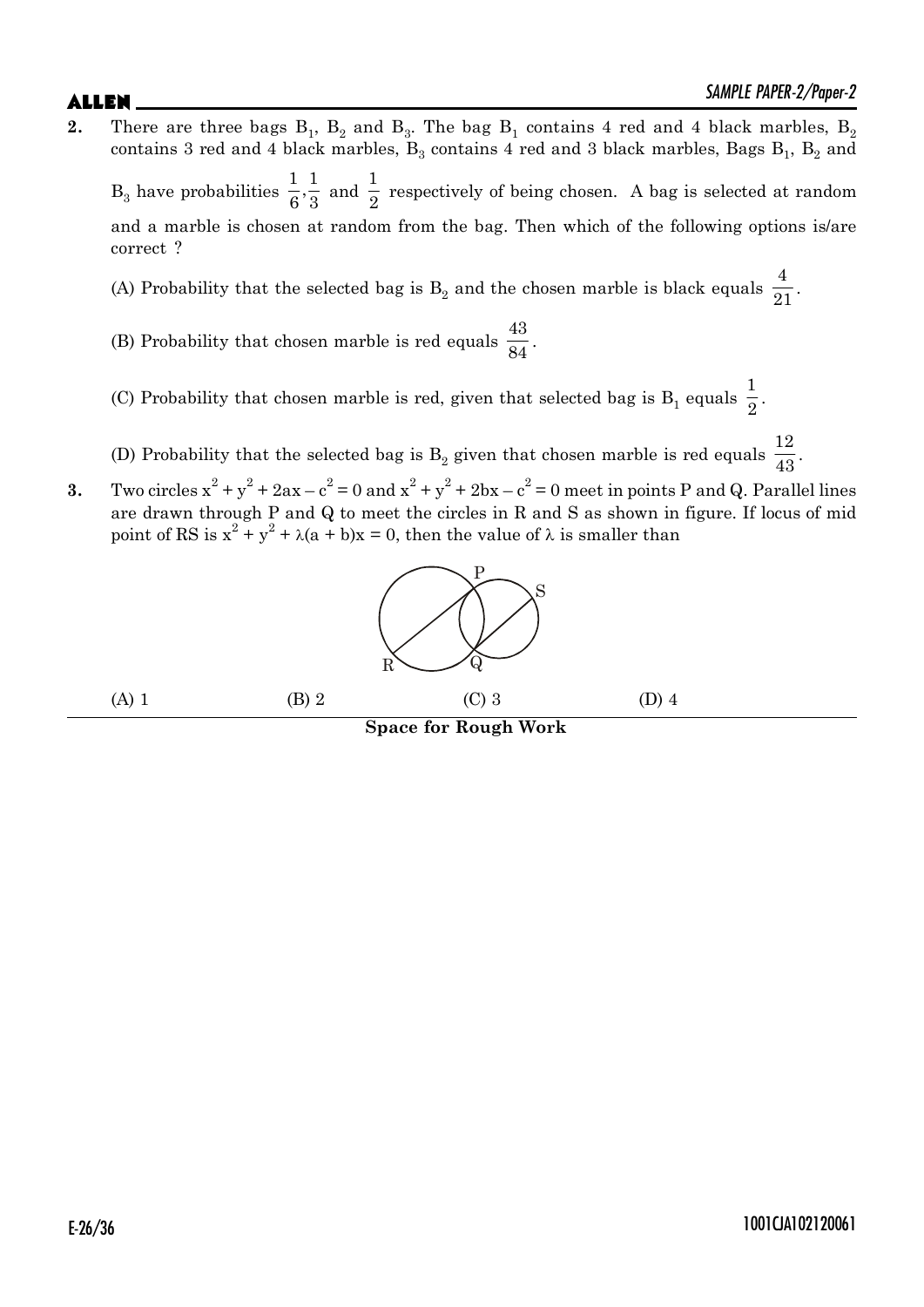|    |                                                        |                                                                                                                                                                  | <b>Space for Rough Work</b>                                    |                                                                                                                                                |
|----|--------------------------------------------------------|------------------------------------------------------------------------------------------------------------------------------------------------------------------|----------------------------------------------------------------|------------------------------------------------------------------------------------------------------------------------------------------------|
|    | $(A)$ 0                                                | (B) 1                                                                                                                                                            | $(C)$ 2                                                        | (D) 3                                                                                                                                          |
| 6. |                                                        | The value of $\lim_{x\to\pm} \left(12\tan^2 x \left(\sqrt{6+3\sin x-2\cos^2 x}-\sqrt{3+6\sin x-\cos^2 x}\right)\right)$ is less than :                           |                                                                |                                                                                                                                                |
|    | (A) Value of $a - b$ is 4<br>(C) Value of $a + b$ is 2 |                                                                                                                                                                  | (B) Value of 'a $-$ b' is $-3$<br>(D) Value of 'a + b' is $-2$ | and $h(x) = f(x) + g(x)$ is continuous $\forall x \in R$ then which of the following options is/are incorrect                                  |
|    |                                                        | 5. If $f(x) = \begin{cases}  x  - 3 & x < 1 \\  x - 2  + a & x \ge 1 \end{cases}$ and $g(x) = \begin{cases} 2 -  x  & x < 2 \\ sgn(x) - b & x \ge 2 \end{cases}$ |                                                                |                                                                                                                                                |
|    | is not invertible is/are<br>$(A)$ 3                    | $(B)$ 1                                                                                                                                                          | $(C) -1$                                                       | (D) 4                                                                                                                                          |
| 4. |                                                        |                                                                                                                                                                  |                                                                | If matrix $A = \begin{bmatrix} a & b \\ c & a \end{bmatrix}$ satisfies $A^{-1} = A$ , then possible values of real number x such that $A - xI$ |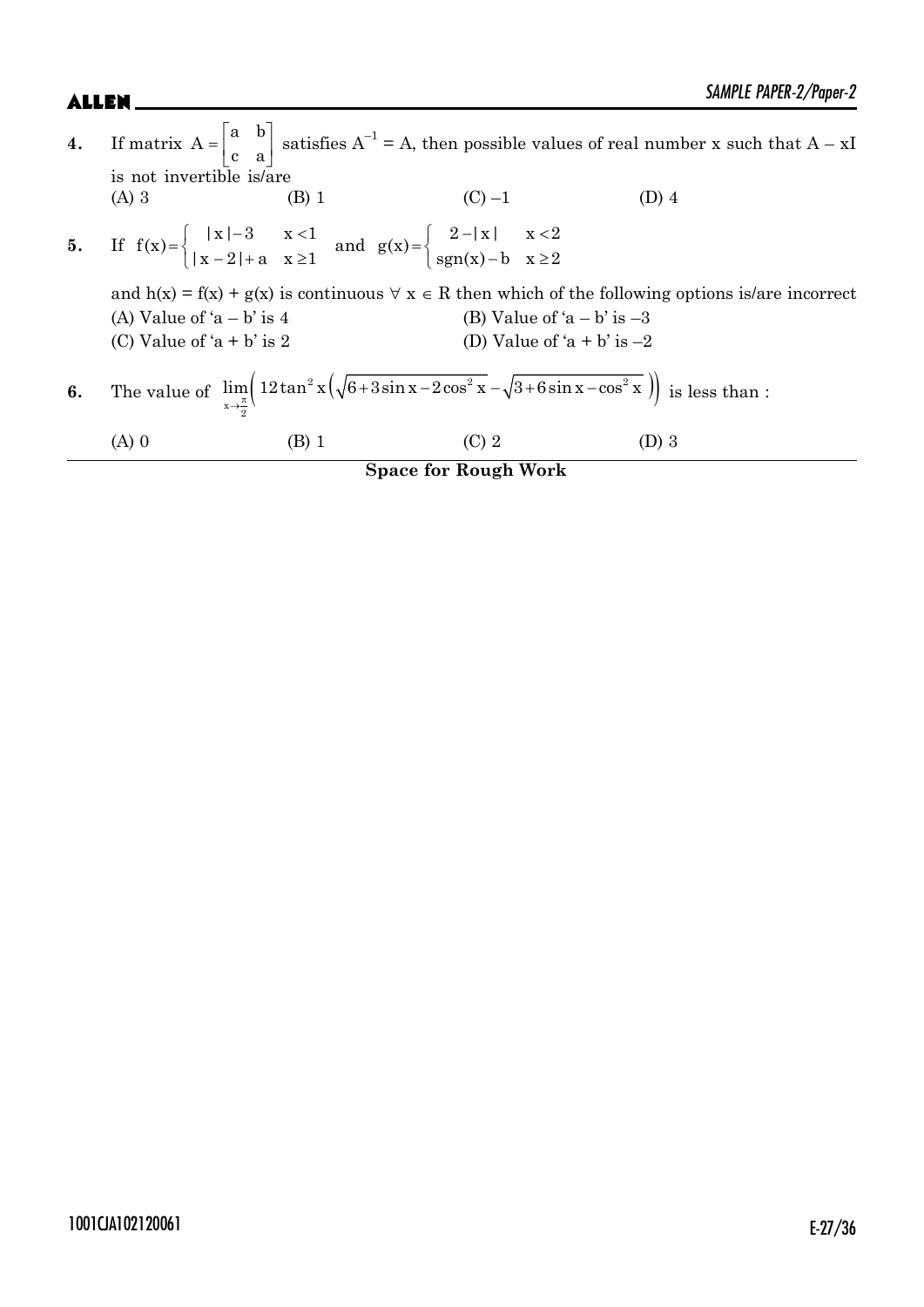**7.** Let M be a  $3 \times 3$  invertible matrix with real entries and let I denote the  $3 \times 3$  identity matrix. If  $M^{-1}$  = adj (adj M), then which of the following statement is/are ALWAYS TRUE ? (A)  $M = I$  (B) det  $M = 1$  (C)  $M^2 = I$  $= I$  (D) (adj  $M)^2 = I$ **8.** A normal to the hyperbola  $\frac{x^2}{4} - \frac{y^2}{4} = 1$ 4 1 at point P in Ist quadrant has equal intercepts on the positive x and y-axis at point A and B respectively. The tangent at point 'P' cut x-axis at point C. The normal at point 'P' also touches the ellipse  $\frac{1}{2} + \frac{y}{1^2} = 1$ 2 <sub>1</sub><sup>2</sup>  $\frac{x^2}{a^2} + \frac{y^2}{b^2} = 1$  $\frac{\mu}{a^2} + \frac{\nu}{b^2} = 1$ . If  $\Delta_1$  = Area of  $\Delta PAC$  and  $\Delta_2$  = area of  $\triangle$ PBC, then (A) The value of  $a^2 + b^2$  is 25 3 (B) The value of  $a^2 + b^2$  is 50 3 (C)  $\frac{\Delta_1}{\Delta_2} =$ 1 2 1 4 (D)  $\frac{\Delta_1}{\Delta_1} =$ 1 1 1 2 **Space for Rough Work**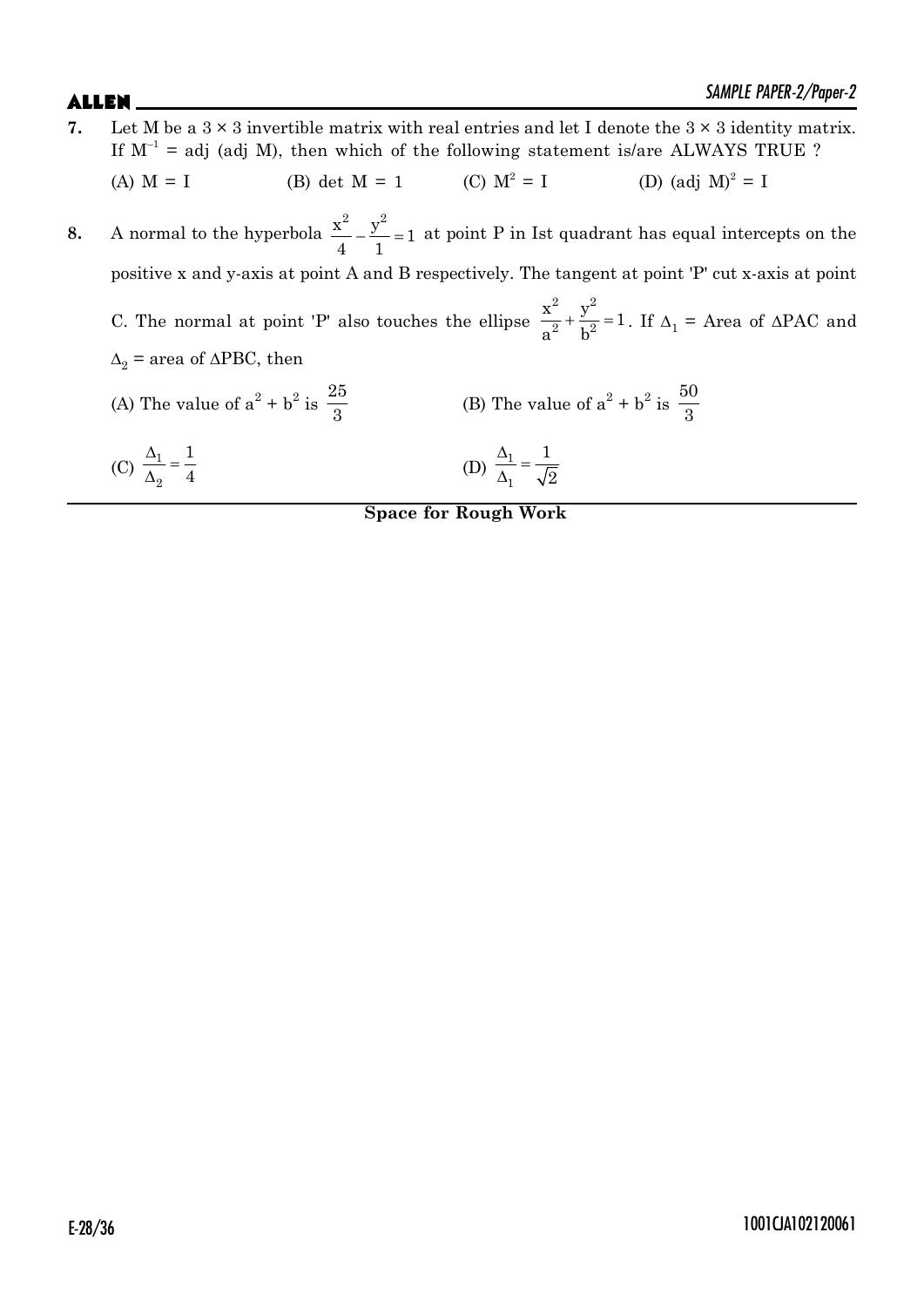# **SECTION–I(ii) : (Maximum Marks : 12)**

- z This section contains **TWO** List-Match sets.
- z Each List-Match set has **Two** Multiple Choice Questions.
- z Each List-Match set has two lists : **List-I** and **List-II**
- **List-I** has **Four** entries  $(I)$ ,  $(II)$ ,  $(III)$  and  $(IV)$  and  $List-II$  has  $Six$  entries  $(P)$ ,  $(Q)$ ,  $(R)$ ,  $(S)$ ,  $(T)$ and (U)
- z **FOUR** options are given in each Multiple Choice Question based on **List-I** and **List-II** and **ONLY ONE** of these four options satisfies the condition asked in the Multiple Choice Question.
- Answer to each question will be evaluated according to the following marking scheme : *Full Marks* : +3 If ONLY the option corresponding to the correct combination is chosen.

*Zero Marks* : 0 If none of the options is chosen (i.e., the question is unanswered); *Negative Marks* : –1 In all other cases

**9. Answer the following by appropriately matching the lists based on the information given in the paragraph.**

Given the continuous function

$$
y = f(x) = \begin{cases} x^2 + 10x + 8 & x \le -2 \\ ax^2 + bx + c & -2 < x < 0 \\ x^2 + 2x & x \ge 0 \end{cases}
$$
 a \ne 0

Line L touches the graph of  $y = f(x)$  at 3 points.

There are some expression given in the List-I whose values are given in List-II below :

|     | List-I                                | List-II |     |
|-----|---------------------------------------|---------|-----|
| (1) | Slope of line L is                    | (P) 2   |     |
|     | (II) The value of $a + b + c$ is      | (Q)     | - 3 |
|     | (III) The value of $a^2 + b - c$ is   | $(R)$ 4 |     |
|     | (IV) The value of $a \times b - c$ is | (S) 5   |     |
|     |                                       | (T)     | -6  |
|     |                                       |         |     |
|     |                                       |         |     |

Which of the following is only correct combination. (A)  $(I) \rightarrow (P)$  (B)  $(I) \rightarrow (Q)$  (C)  $(II) \rightarrow (U)$  (D)  $(II) \rightarrow (T)$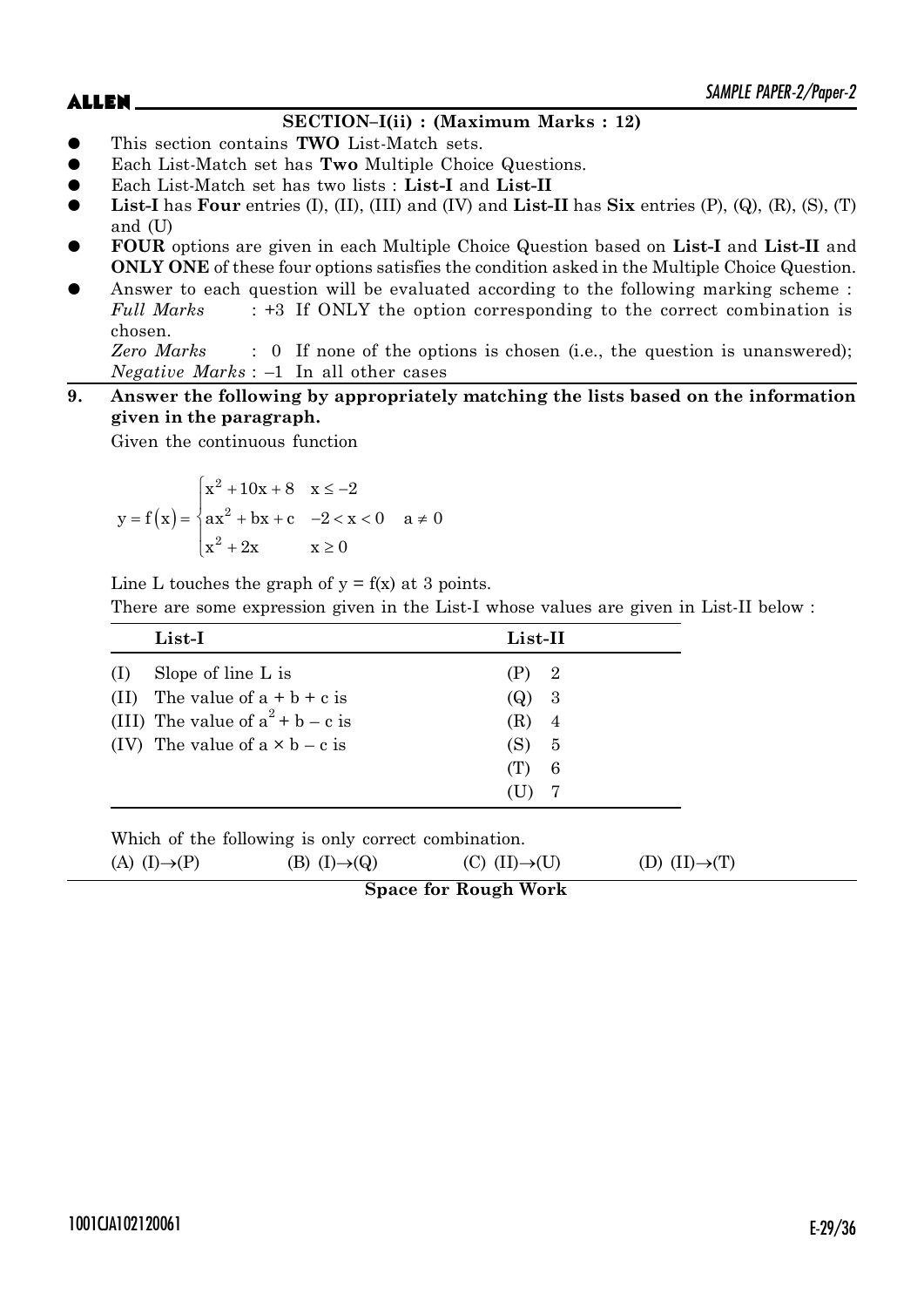Given the continuous function

$$
y = f(x) = \begin{cases} x^2 + 10x + 8 & x \le -2 \\ ax^2 + bx + c & -2 < x < 0 \\ x^2 + 2x & x \ge 0 \end{cases}
$$
 a \ne 0

Line L touches the graph of  $y = f(x)$  at 3 points.

There are some expression given in the List-I whose values are given in List-II below :

| List-I                                |                             | List-II |                |  |
|---------------------------------------|-----------------------------|---------|----------------|--|
| Slope of line $L$ is<br>(1)           |                             | (P)     | $\overline{2}$ |  |
| (II)                                  | The value of $a + b + c$ is | (Q)     | -3             |  |
| (III) The value of $a^2 + b - c$ is   |                             | (R)     | 4              |  |
| (IV) The value of $a \times b - c$ is |                             | (S)     | 5              |  |
|                                       |                             | (T)     | 6              |  |
|                                       |                             | (U)     | -7             |  |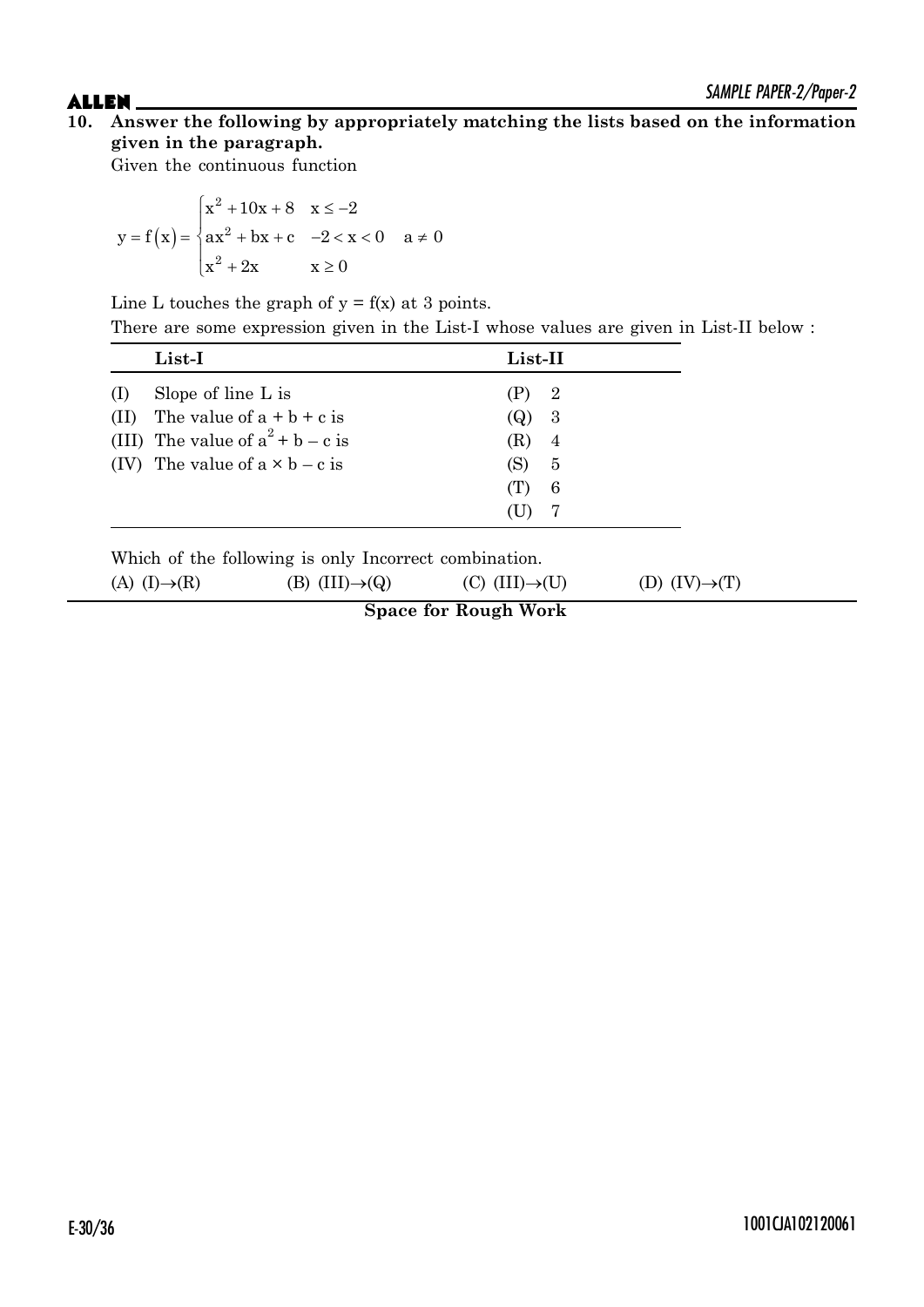Consider a triangular pyramid ABCD, the position vectors of whose angular points are A  $(3, 0, 1)$ , B $(-1, 4, 1)$ ,  $C(5, 2, 3)$  and  $D(0, -5, 4)$ . Let G be the point of intersection of the medians of triangle BCD.

There are some expression given in the List-I whose values are given in List-II below :

|      | List-I                                        | List-II                   |                           |
|------|-----------------------------------------------|---------------------------|---------------------------|
| (I)  | The length of vector $\overrightarrow{AG}$ is | (P) $\frac{14}{\sqrt{6}}$ |                           |
| (II) | Area of $\triangle ABC$ is                    | (Q)                       | $\frac{4}{\sqrt{6}}$      |
|      | (III) Length of perpendicular from            |                           |                           |
|      | vectors D on opposite face is                 | (R)                       | $4\sqrt{6}$               |
| (IV) | Area of $\triangle ABD$ is                    |                           | (S) $\frac{\sqrt{51}}{3}$ |
|      |                                               | (T)                       | $2\sqrt{82}$              |
|      |                                               | (U)                       | $\sqrt{82}$               |

Which of the following is the only correct combination :

(A) (I) $\rightarrow$ (S) (B) (III) $\rightarrow$ (Q) (C) (IV) $\rightarrow$ (R) (D) (IV) $\rightarrow$ (Q)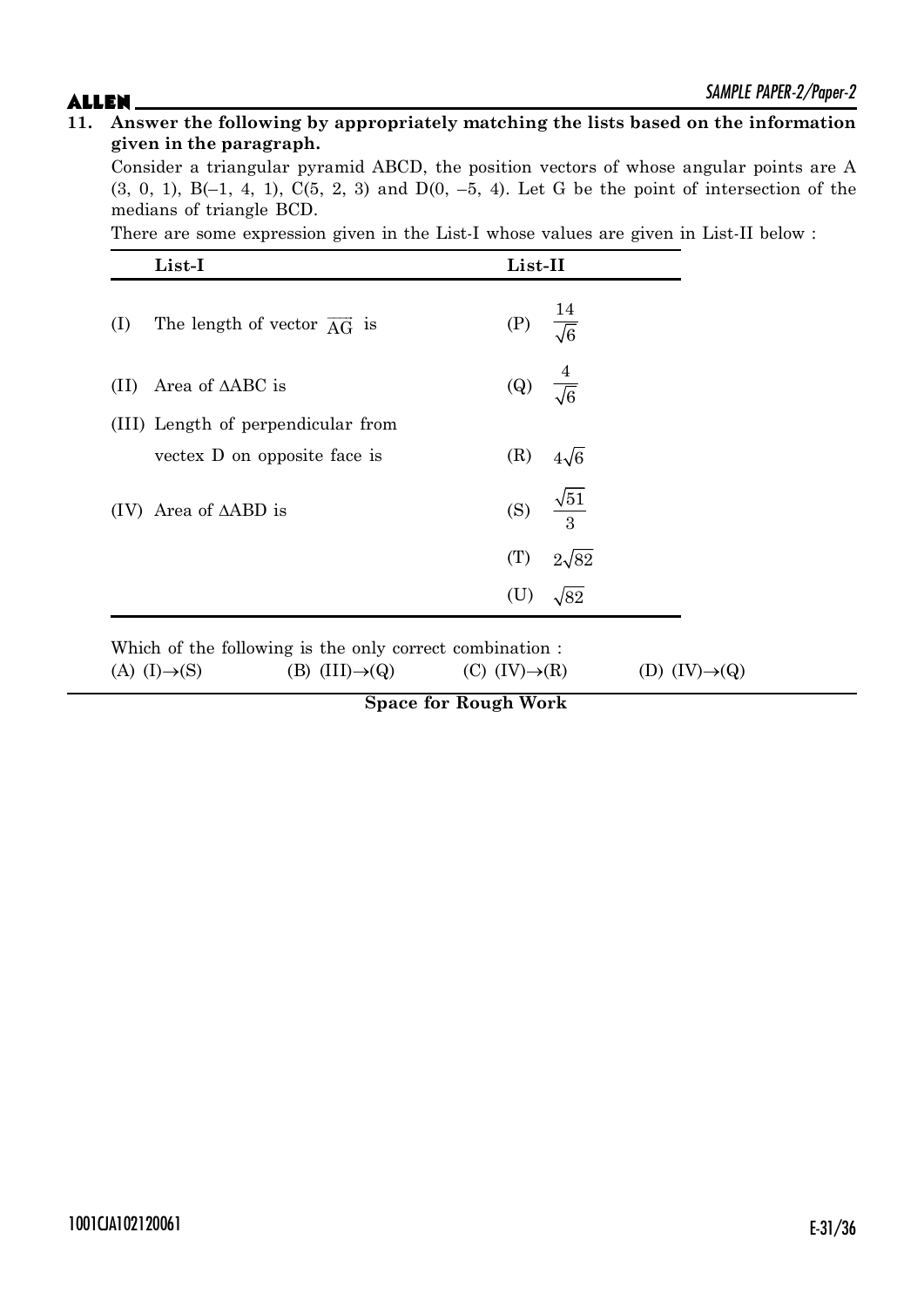Consider a triangular pyramid ABCD, the position vectors of whose angular points are A(3, 0, 1), B(-1, 4, 1), C(5, 2, 3) and D(0, -5, 4). Let G be the point of intersection of the medians of triangle BCD.

There are some expression given in the List-I whose values are given in List-II below :

|      | List-I                                        | List-II                   |                           |
|------|-----------------------------------------------|---------------------------|---------------------------|
| (I)  | The length of vector $\overrightarrow{AG}$ is | (P) $\frac{14}{\sqrt{6}}$ |                           |
| (11) | Area of $\triangle ABC$ is                    | (Q) $\frac{4}{\sqrt{6}}$  |                           |
|      | (III) Length of perpendicular from            |                           |                           |
|      | vectex D on opposite face is                  | (R)                       | $4\sqrt{6}$               |
| (IV) | Area of $\triangle ABD$ is                    |                           | (S) $\frac{\sqrt{51}}{3}$ |
|      |                                               | (T)                       | $2\sqrt{82}$              |
|      |                                               |                           | $\sqrt{82}$               |

Which of the following is only Incorrect combination :

(A)  $(IV) \rightarrow (T)$  (B)  $(II) \rightarrow (R)$  (C)  $(III) \rightarrow (P)$  (D)  $(II) \rightarrow (P)$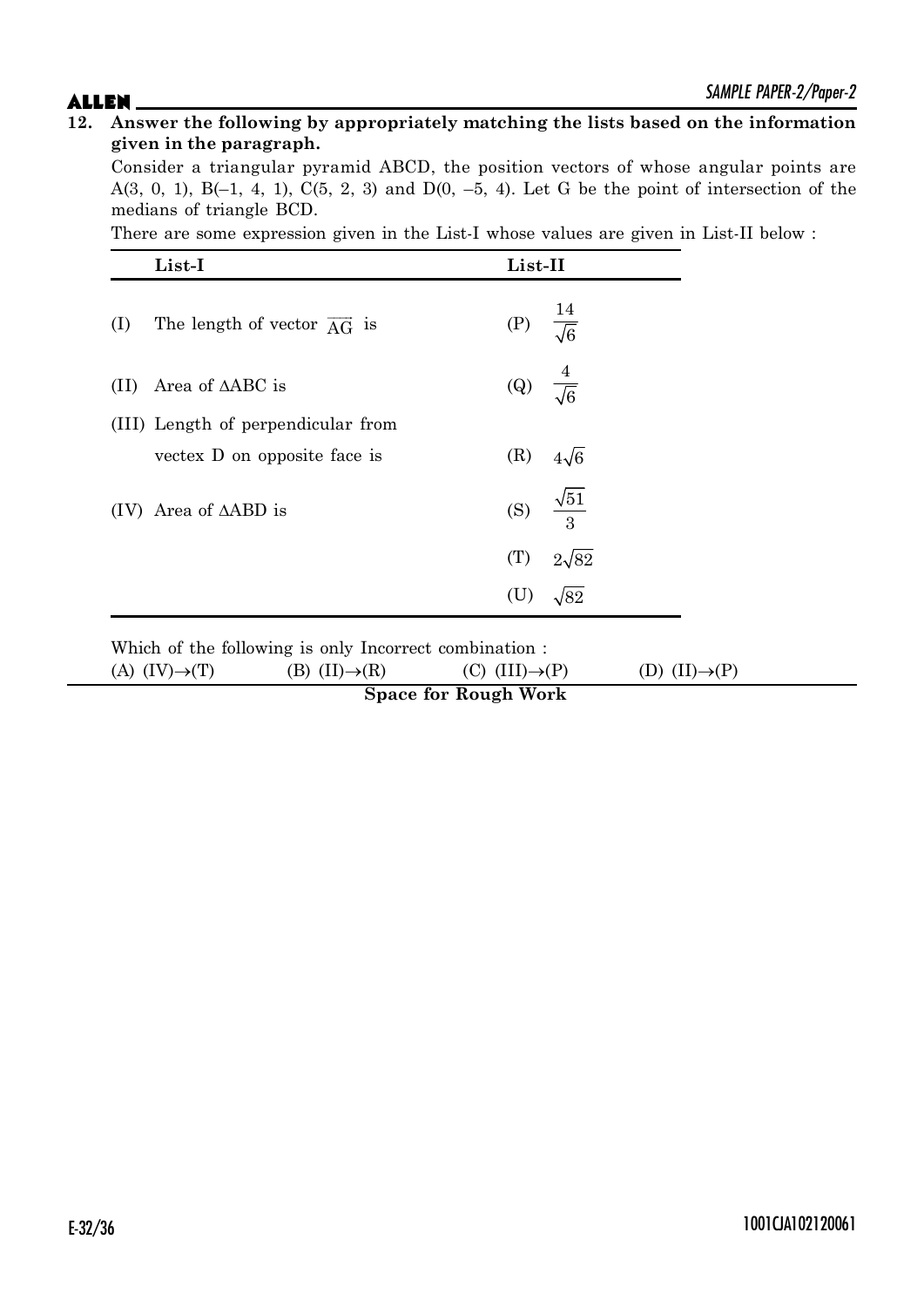# **SECTION-II : (Maximum Marks: 18)**

- This section contains **SIX** questions.
- The answer to each question is a **NUMERICAL VALUE**.
- For each question, enter the correct numerical value (in decimal notation, truncated/roundedoff to the **second decimal place**; e.g. 6.25, 7.00, –0.33, –.30, 30.27, –127.30, if answer is 11.36777..... then both 11.36 and 11.37 will be correct) by darken the corresponding bubbles in the ORS.

**For Example :** If answer is –77.25, 5.2 then fill the bubbles as follows.



- Answer to each question will be evaluated according to the following marking scheme: *Full Marks* : +3 If ONLY the correct numerical value is entered as answer. *Zero Marks* : 0 In all other cases.
- **1.** A sports person wants to practice for exactly 5 days during coming 20 days, but he doesn't want to tire himself. So he decided to have at least 2 days of rest between two practice sessions. Find the no of ways in which he can do so.
- **2.** Total number of onto functions

 $f: \{1, 2, 3, 4, 5\} \rightarrow \{3, 4, 5, 6, 7\}$  such that  $f(i) \neq i + 2$  is

**3.** Two fair dice are rolled together and the sum of the numbers on the faces is observed. If p is the probability of getting sum as prime number before the sum is obtained as perfect square, then the value of 88p.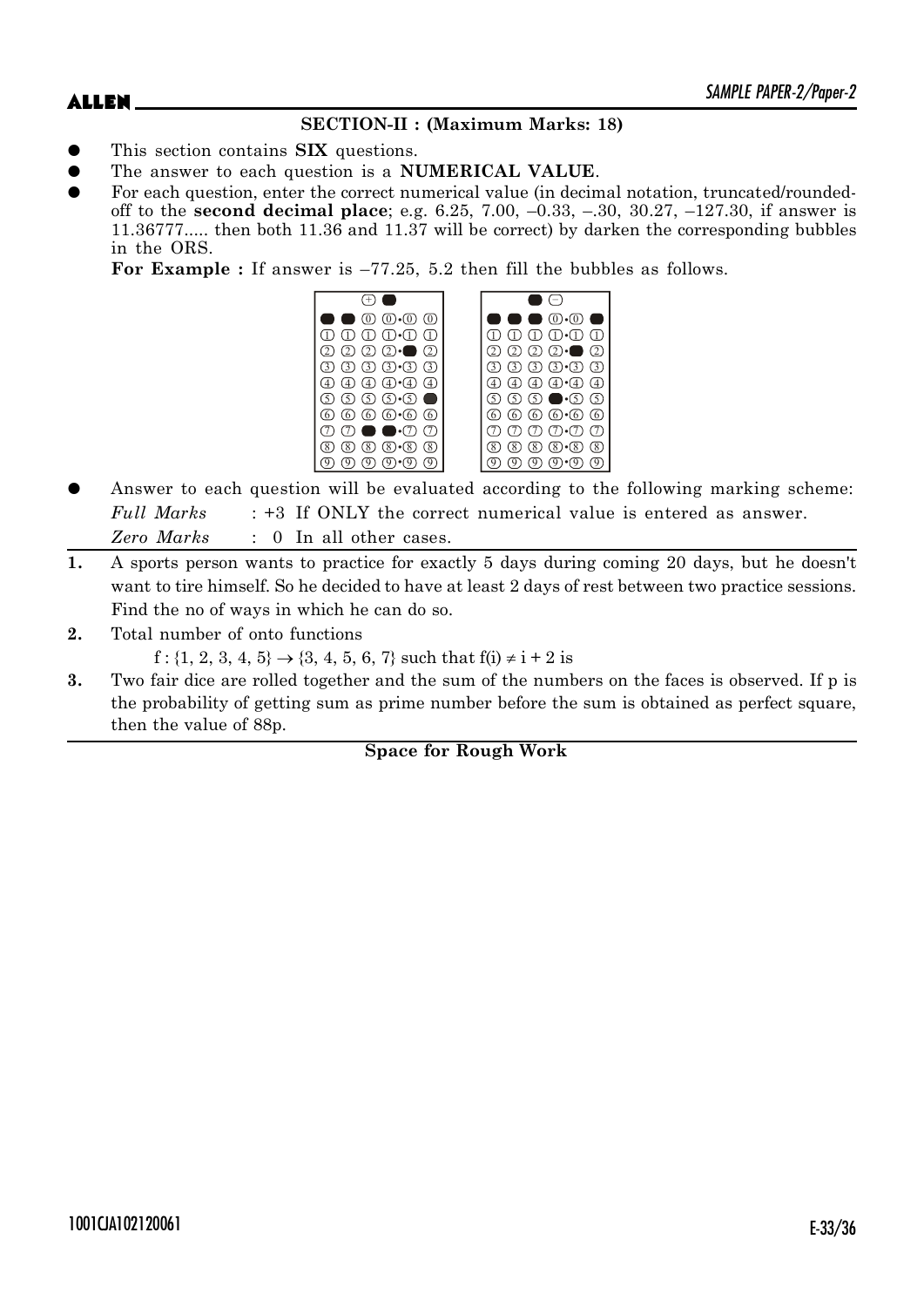- **4.** Let  $d_n$  be the distance travelled by the fighter plane is  $n^{th}$  hour.  $d_{n+1} = 2d_n + n (1+2^n)$ ,  $\forall$  n = 1,2,3,4..... where d<sub>1</sub> = 1. If d<sub>n</sub> = (n<sup>2</sup> - 2n + 13)2<sup>n-2</sup> - (n + 1) for some particular n, then value of n is :
- **5.**  $\int x^{16} \left\{ x^{17} \right\} d$ 3  $16 \int 17$ 3  $\mathbf{x}^{16} \left\{ \mathbf{x}^{17} \right\} \mathrm{d} \mathbf{x}$  $\overline{\phantom{0}}$  $\int x^{16} \left\{ x^{17} \right\} dx$  is equal to  $3^{\lambda}$  $\frac{p}{\mu}$  . ({.} is fractional part) then the smallest value of  $\lambda + \mu$  is equal to

(where  $\lambda, \mu \in N$ )

**6.** If  $x + 4y$  is a normal to the curve  $y^2 = \alpha x^3 - \beta$  at (2, 3), then the value of  $\alpha + \beta$  is